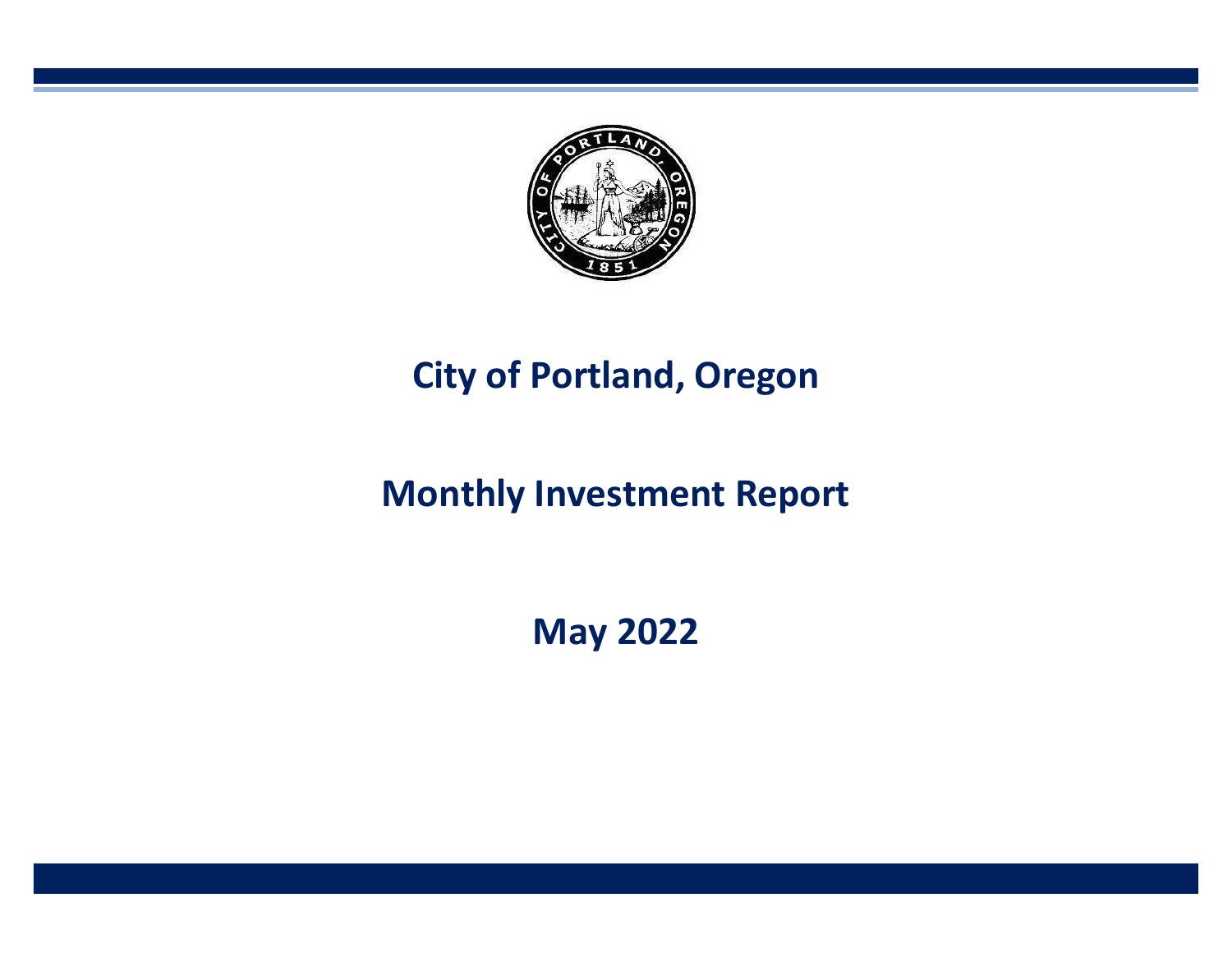#### **Portfolio Summary**

#### **City of Portland**

#### **5/31/2022**



**Effective Duration** 1.66 1.63

*0.05%* 

1.75 1.77

0.76% 0.71%

*0.05%* 







| Issuer                  | % Portfolio |
|-------------------------|-------------|
| U.S. Treasury           | 23.2%       |
| FHI B                   | 20.1%       |
| <b>FHLMC</b>            | 14.9%       |
| <b>FNMA</b>             | 11.3%       |
| <b>FFCB</b>             | 9.9%        |
| Oregon LGIP             | 3.7%        |
| <b>Bank of New York</b> | 2.5%        |
| Apple                   | 1.6%        |
| <b>FAMCA</b>            | 1.4%        |
| Amazon                  | 1.4%        |
| Jefferies Repo          | 1.3%        |
| US Bank                 | 1.2%        |
| MUFG Bank               | 1.0%        |
| TVA                     | $0.8\%$     |
| County of Multnomah, OR | 0.8%        |
|                         |             |

Book Value is Amortized and Cross Yield Cross Yield Cross Yield Per Book Value Per Book Value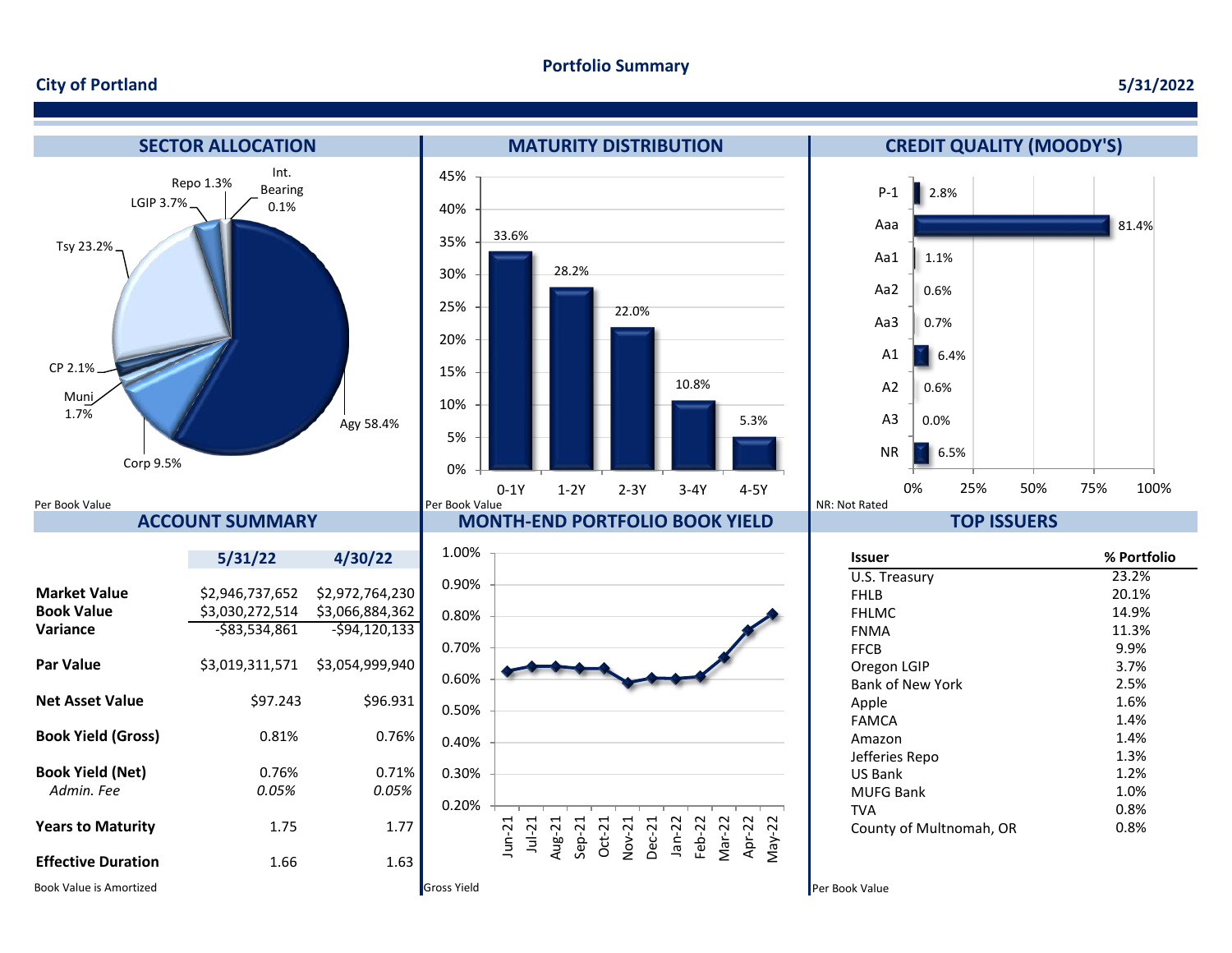| <b>CUSIP</b>               | Investment# | <b>Issuer</b>                | Average<br><b>Balance</b> | <b>Purchase</b><br>Date | <b>Par Value</b> | <b>Market Value</b> | <b>Book Value</b> | <b>Stated</b><br>Rate | <b>YTM</b><br>365 Moody's | S&P | <b>Maturity</b><br>Date |
|----------------------------|-------------|------------------------------|---------------------------|-------------------------|------------------|---------------------|-------------------|-----------------------|---------------------------|-----|-------------------------|
| <b>MMF Savings Account</b> |             |                              |                           |                         |                  |                     |                   |                       |                           |     |                         |
| SYS1223                    | 1223        | <b>Advantis CU</b>           |                           |                         | 249,919.16       | 249,919.16          | 249,919.16        | 0.350                 | 0.350                     |     |                         |
| SYS1221                    | 1221        | <b>Beneficial State Bank</b> |                           |                         | 253,264.69       | 253,264.69          | 253,264.69        | 0.150                 | 0.150                     |     |                         |
| SYS1222                    | 1222        | <b>Beneficial State Bank</b> |                           |                         | 248,017.74       | 248,017.74          | 248,017.74        | 0.150                 | 0.150                     |     |                         |
| SYS1220                    | 1220        | Columbia Bank                |                           |                         | 246,913.11       | 246,913.11          | 246,913.11        | 0.050                 | 0.050                     |     |                         |
| SYS1218                    | 1218        | The Commerce Bank            |                           |                         | 251,499.00       | 251,499.00          | 251,499.00        | 0.050                 | 0.050                     |     |                         |
| SYS1219                    | 1219        | OnPoint Community CU         |                           |                         | 251,876.87       | 251,876.87          | 251,876.87        | 0.250                 | 0.250                     |     |                         |
| SYS1216                    | 1216        | Umpqua Bank                  |                           |                         | 246,964.02       | 246,964.02          | 246,964.02        | 0.150                 | 0.150                     |     |                         |
| SYS1217                    | 1217        | Unitus Community CU          |                           |                         | 252,747.83       | 252,747.83          | 252,747.83        | 0.100                 | 0.100                     |     |                         |
| SYS1269                    | 1269        | US Bancorp                   |                           |                         | 19,263.93        | 19,263.93           | 19,263.93         | 0.010                 | 0.010                     |     |                         |
| SYS1224                    | 1224        | Willamette Community Bank    |                           |                         | 0.00             | 0.00                | 0.00              | 0.600                 | 0.600                     |     |                         |
|                            |             | <b>Subtotal and Average</b>  | 2,020,328.26              |                         | 2,020,466.35     | 2,020,466.35        | 2,020,466.35      |                       | 0.155                     |     |                         |
| <b>Oregon LGIP</b>         |             |                              |                           |                         |                  |                     |                   |                       |                           |     |                         |
| <b>CITY</b>                | 1214        | Oregon LGIP                  |                           |                         | 111,295,330.43   | 111,295,330.43      | 111,295,330.43    | 0.750                 | 0.750                     |     |                         |
| <b>SPEC PROJ</b>           | 1215        | Oregon LGIP                  |                           |                         | 321,774.63       | 321,774.63          | 321,774.63        | 0.750                 | 0.750                     |     |                         |
|                            |             | <b>Subtotal and Average</b>  | 54,786,878.82             |                         | 111,617,105.06   | 111,617,105.06      | 111,617,105.06    |                       | 0.750                     |     |                         |
| <b>Corporate Notes</b>     |             |                              |                           |                         |                  |                     |                   |                       |                           |     |                         |
| 037833DL1                  | 1083        | Apple                        |                           | 09/11/2019              | 5,000,000.00     | 5,001,550.00        | 4,999,921.30      | 1.700                 | 1.706<br>Aa1              |     | AA+ 09/11/2022          |
| 037833DV9                  | 1084        | Apple                        |                           | 05/11/2020              | 10,000,000.00    | 9,866,400.00        | 9,991,437.04      | 0.750                 | 0.842<br>Aa1              |     | AA+ 05/11/2023          |
| 037833AK6                  | 1286        | Apple                        |                           | 05/17/2021              | 4,724,000.00     | 4,729,857.76        | 4,816,302.68      | 2.400                 | 0.274<br>Aa1              |     | AA+ 05/03/2023          |
| 037833AS9                  | 1364        | Apple                        |                           | 01/27/2022              | 16,274,000.00    | 16,521,039.32       | 16,950,139.99     | 3.450                 | 1.260<br>Aaa              |     | AA+ 05/06/2024          |
| 037833CU2                  | 1365        | Apple                        |                           | 01/27/2022              | 12,747,000.00    | 12,795,566.07       | 13,117,560.24     | 2.850                 | 1.327<br>Aaa              |     | AA+ 05/11/2024          |
| 023135BW5                  | 1361        | Amazon                       |                           | 01/21/2022              | 9,409,000.00     | 9,021,631.47        | 9,276,292.11      | 0.450                 | 1.186<br>A1               |     | AA 05/12/2024           |
| 023135AZ9                  | 1368        | Amazon                       |                           | 01/31/2022              | 10,000,000.00    | 10,011,300.00       | 10,272,566.12     | 2.800                 | 1.546                     | A1  | AA 08/22/2024           |
| 023135AN6                  | 1417        | Amazon                       |                           | 05/23/2022              | 22,000,000.00    | 22,488,840.00       | 22,420,439.30     | 3.800                 | 3.004<br>A1               |     | AA 12/05/2024           |
| 06406RAL1                  | 1367        | <b>Bank of New York</b>      |                           | 01/28/2022              | 6,210,000.00     | 6,089,153.40        | 6,289,790.56      | 2.100                 | 1.550                     | A1  | A 10/24/2024            |
| 06406RAL1                  | 1371        | <b>Bank of New York</b>      |                           | 02/18/2022              | 9,351,000.00     | 9,169,029.54        | 9,379,069.26      | 2.100                 | 1.970                     | A1  | A 10/24/2024            |
| 06406HDA4                  | 1373        | Bank of New York             |                           | 03/02/2022              | 6,514,000.00     | 6,484,100.74        | 6,671,513.08      | 3.000                 | 2.082<br>A1               |     | A 02/24/2025            |
| 06406RAL1                  | 1376        | Bank of New York             |                           | 03/14/2022              | 3,000,000.00     | 2,941,620.00        | 2,988,294.41      | 2.100                 | 2.268<br>A1               |     | A 10/24/2024            |
| 06406HCV9                  | 1377        | Bank of New York             |                           | 03/15/2022              | 3,510,000.00     | 3,542,818.50        | 3,572,550.17      | 3.400                 | 2.418<br>A1               |     | A 04/15/2024            |
| 06406HCX5                  | 1386        | Bank of New York             |                           | 03/30/2022              | 2,200,000.00     | 2,210,098.00        | 2,219,145.74      | 3.250                 | 2.851<br>A1               |     | A 09/11/2024            |
| 06406RBC0                  | 1393        | Bank of New York             |                           | 04/26/2022              | 30,000,000.00    | 30,039,300.00       | 29,995,936.24     | 3.350                 | 3.355<br>A <sub>1</sub>   |     | A+ 04/25/2025           |
| 06406RAX5                  | 1408        | <b>Bank of New York</b>      |                           | 05/06/2022              | 15,000,000.00    | 14,250,450.00       | 14, 165, 107. 76  | 0.850                 | 3.283<br>A1               |     | A 10/25/2024            |
| 19416QEC0                  | 1285        | Colgate-Palmolive            |                           | 05/14/2021              | 1,500,000.00     | 1,499,715.00        | 1,524,981.05      | 2.100                 | 0.277<br>Aa3              |     | AA- 05/01/2023          |

Portfolio PORT AP Run Date: 06/06/2022 - 10:05 PM (PRF\_PM2) 7.3.0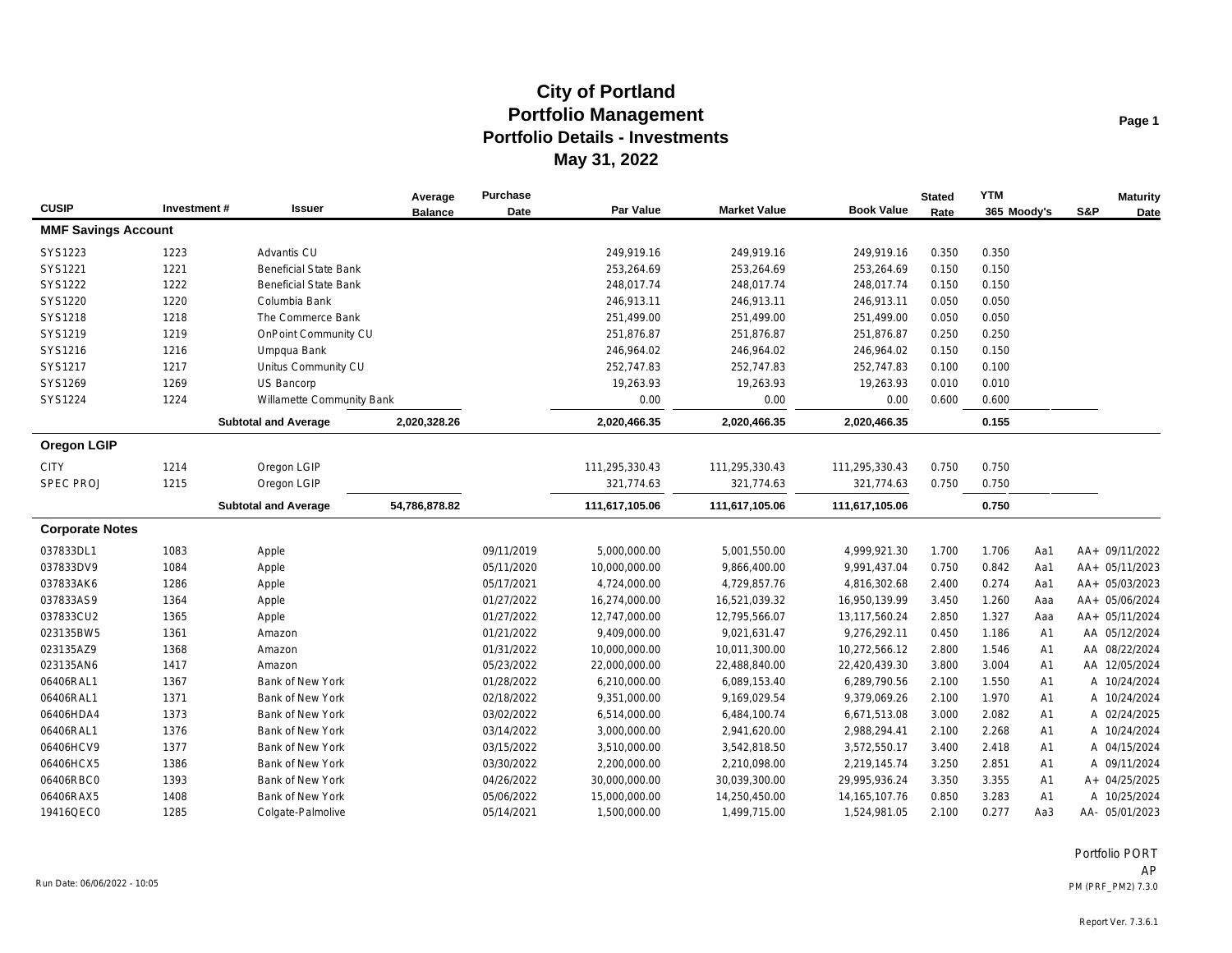|                              |             |                             | Average        | Purchase   |                |                     |                   | <b>Stated</b> | <b>YTM</b>  |                |     | <b>Maturity</b> |
|------------------------------|-------------|-----------------------------|----------------|------------|----------------|---------------------|-------------------|---------------|-------------|----------------|-----|-----------------|
| <b>CUSIP</b>                 | Investment# | <b>Issuer</b>               | <b>Balance</b> | Date       | Par Value      | <b>Market Value</b> | <b>Book Value</b> | Rate          | 365 Moody's |                | S&P | Date            |
| <b>Corporate Notes</b>       |             |                             |                |            |                |                     |                   |               |             |                |     |                 |
| 654106AH6                    | 1390        | Nike INC                    |                | 04/13/2022 | 5,676,000.00   | 5,573,434.68        | 5,581,151.05      | 2.400         | 3.023       | A1             |     | AA- 03/27/2025  |
| 654106AH6                    | 1398        | Nike INC                    |                | 04/25/2022 | 7,732,000.00   | 7,592,282.76        | 7,575,408.48      | 2.400         | 3.156       | A1             |     | AA- 03/27/2025  |
| 695114CR7                    | 1383        | PacifiCorp                  |                | 03/28/2022 | 1,500,000.00   | 1,512,585.00        | 1,524,715.77      | 3.600         | 2.671       | A <sub>1</sub> |     | A+ 04/01/2024   |
| 695114CR7                    | 1385        | PacifiCorp                  |                | 03/30/2022 | 1,626,000.00   | 1,639,642.14        | 1,648,103.23      | 3.600         | 2.832       | A <sub>1</sub> |     | A+ 04/01/2024   |
| 685114CR7                    | 1415        | PacifiCorp                  |                | 05/20/2022 | 3,825,000.00   | 3,857,091.75        | 3,855,850.82      | 3.600         | 3.142       | A1             |     | A+ 04/01/2024   |
| 742718EU9                    | 1100        | Procter & Gamble            |                | 10/11/2019 | 10,779,000.00  | 10,796,677.56       | 10,789,946.34     | 2.150         | 1.613       | Aa3            |     | AA- 08/11/2022  |
| 742718EU9                    | 1101        | Procter & Gamble            |                | 08/30/2019 | 9,294,000.00   | 9,309,242.16        | 9,302,492.49      | 2.150         | 1.666       | Aa3            |     | AA- 08/11/2022  |
| 857477AN3                    | 1401        | <b>State Street</b>         |                | 04/26/2022 | 8,023,000.00   | 8,080,524.91        | 8,044,559.49      | 3.300         | 3.188       | A1             |     | A 12/16/2024    |
| 89236TGW9                    | 1027        | Toyota                      |                | 04/01/2020 | 5,000,000.00   | 5,012,850.00        | 4,999,847.59      | 2.900         | 2.904       | A1             |     | A+ 03/30/2023   |
| 90331HMS9                    | 1362        | US Bank                     |                | 01/25/2022 | 5,000,000.00   | 4,949,250.00        | 5,157,095.01      | 2.800         | 1.584       | A1             |     | AA- 01/27/2025  |
| 90331HPL1                    | 1363        | US Bank                     |                | 01/25/2022 | 10,000,000.00  | 9,708,500.00        | 10,124,047.40     | 2.050         | 1.567       | A1             |     | AA- 01/21/2025  |
| 90331HMS9                    | 1375        | US Bank                     |                | 03/14/2022 | 5,000,000.00   | 4,949,250.00        | 5,052,797.48      | 2.800         | 2.386       | A1             |     | AA- 01/27/2025  |
| 90331HNV1                    | 1400        | US Bank                     |                | 04/25/2022 | 7,000,000.00   | 7,061,530.00        | 7,065,353.34      | 3.400         | 2.566       | A <sub>1</sub> |     | AA- 07/24/2023  |
| 91159HHX1                    | 1402        | US Bank                     |                | 04/26/2022 | 10,000,000.00  | 9,875,000.00        | 9,836,065.45      | 2.400         | 3.190       | A2             |     | A+ 07/30/2024   |
| 91159HHZ6                    | 1416        | US Bancorp                  |                | 05/20/2022 | 10,000,000.00  | 9,481,300.00        | 9,432,780.69      | 1.450         | 3.493       | A <sub>2</sub> |     | A+ 05/12/2025   |
| 931142EK5                    | 1380        | Walmart                     |                | 03/23/2022 | 4,173,000.00   | 4,223,409.84        | 4,232,086.18      | 3.400         | 2.050       | Aa2            |     | AA 06/26/2023   |
|                              |             | <b>Subtotal and Average</b> | 253,516,708.39 |            | 272,067,000.00 | 270,285,040.60      | 272,873,347.86    |               | 2.289       |                |     |                 |
| <b>Commercial Paper</b>      |             |                             |                |            |                |                     |                   |               |             |                |     |                 |
| 19424JHQ2                    | 1378        | Collateralized CP           |                | 03/16/2022 | 15,000,000.00  | 14,948,250.00       | 14,954,499.99     | 1.300         | 1.326       | $P-1$          |     | A-1 08/24/2022  |
| 62479MFE8                    | 1350        | <b>MUFG Bank</b>            |                | 01/05/2022 | 30,000,000.00  | 29,989,500.00       | 29,996,750.00     | 0.300         | 0.305       | $P-1$          |     | A-1 06/14/2022  |
| 89233HGE8                    | 1374        | Toyota                      |                | 03/10/2022 | 20,000,000.00  | 19,970,600.00       | 19,977,783.33     | 0.930         | 0.946       | $P-1$          |     | A-1+ 07/14/2022 |
|                              |             | <b>Subtotal and Average</b> | 64,909,408.32  |            | 65,000,000.00  | 64,908,350.00       | 64,929,033.32     |               | 0.737       |                |     |                 |
| <b>Repurchase Agreements</b> |             |                             |                |            |                |                     |                   |               |             |                |     |                 |
| SYS1404                      | 1404        | Jefferies Repo              |                | 04/28/2022 | 20,000,000.00  | 20,000,000.00       | 20,000,000.00     | 0.610         | 0.618       |                |     | 06/14/2022      |
| SYS1420                      | 1420        | Jefferies Repo              |                | 05/27/2022 | 10,000,000.00  | 10,000,000.00       | 10,000,000.00     | 0.740         | 0.750       |                |     | 06/01/2022      |
| SYS1421                      | 1421        | Jefferies Repo              |                | 05/27/2022 | 10,000,000.00  | 10,000,000.00       | 10,000,000.00     | 0.740         | 0.750       |                |     | 06/02/2022      |
|                              |             | <b>Subtotal and Average</b> | 73,548,387.10  |            | 40,000,000.00  | 40,000,000.00       | 40,000,000.00     |               | 0.684       |                |     |                 |
| <b>Federal Agency Coupon</b> |             |                             |                |            |                |                     |                   |               |             |                |     |                 |
|                              |             |                             |                |            |                |                     |                   |               |             |                |     |                 |
| 31422B3S7                    | 1117        | <b>FAMCA</b>                |                | 12/01/2020 | 15,000,000.00  | 13,928,400.00       | 15,000,000.00     | 0.520         | 0.520       |                |     | 09/29/2025      |
| 31422XRE4                    | 1346        | <b>FAMCA</b>                |                | 12/14/2021 | 25,000,000.00  | 24,701,750.00       | 25,000,000.00     | 0.500         | 0.500       |                |     | 03/31/2023      |
| 3133ELVX9                    | 1026        | <b>FFCB</b>                 |                | 04/08/2020 | 5,000,000.00   | 4,850,800.00        | 5,000,000.00      | 0.875         | 0.875       | Aaa            |     | AA+ 04/08/2024  |
| 3133EMER9                    | 1030        | <b>FFCB</b>                 |                | 11/20/2020 | 22,880,000.00  | 21,486,836.80       | 22,865,485.55     | 0.470         | 0.494       | Aaa            |     | AA+ 01/27/2025  |

Portfolio PORT AP Run Date: 06/06/2022 - 10:05 PM (PRF\_PM2) 7.3.0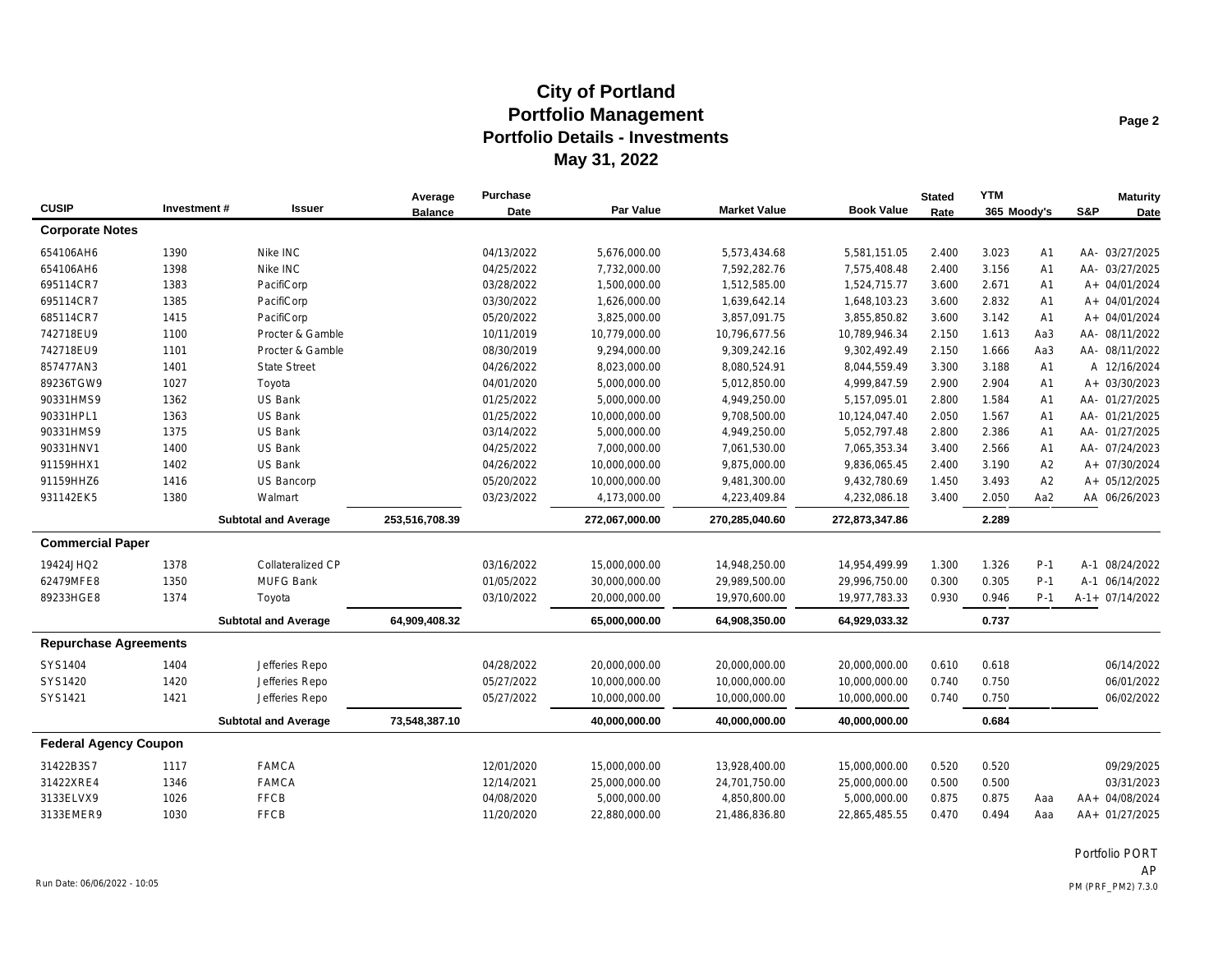|                              |             |               | Average        | Purchase   |               |                     |                   | <b>Stated</b> | <b>YTM</b>  |     |     | <b>Maturity</b> |
|------------------------------|-------------|---------------|----------------|------------|---------------|---------------------|-------------------|---------------|-------------|-----|-----|-----------------|
| <b>CUSIP</b>                 | Investment# | <b>Issuer</b> | <b>Balance</b> | Date       | Par Value     | <b>Market Value</b> | <b>Book Value</b> | Rate          | 365 Moody's |     | S&P | Date            |
| <b>Federal Agency Coupon</b> |             |               |                |            |               |                     |                   |               |             |     |     |                 |
| 3133EL2A1                    | 1033        | <b>FFCB</b>   |                | 07/28/2020 | 10,000,000.00 | 9,415,400.00        | 9,993,206.48      | 0.400         | 0.426       | Aaa |     | AA+ 01/28/2025  |
| 3133EL3Y8                    | 1036        | <b>FFCB</b>   |                | 08/13/2020 | 5,000,000.00  | 4,567,400.00        | 5,000,000.00      | 0.670         | 0.670       | Aaa |     | AA+ 08/13/2026  |
| 3133EMPH9                    | 1237        | <b>FFCB</b>   |                | 02/03/2021 | 9,000,000.00  | 8,893,980.00        | 8,998,306.00      | 0.125         | 0.153       | Aaa |     | AA+ 02/03/2023  |
| 3133EMPH9                    | 1238        | <b>FFCB</b>   |                | 02/03/2021 | 24,000,000.00 | 23,717,280.00       | 23,995,482.67     | 0.125         | 0.153       | Aaa |     | AA+ 02/03/2023  |
| 3133EKNR3                    | 1241        | <b>FFCB</b>   |                | 02/23/2021 | 5,000,000.00  | 5,000,350.00        | 5,000,578.26      | 2.200         | 0.116       | Aaa |     | AA+ 06/03/2022  |
| 3133EKZY5                    | 1247        | <b>FFCB</b>   |                | 03/01/2021 | 3,294,000.00  | 3,294,000.00        | 3,294,000.00      | 1.550         | 0.115       | Aaa |     | AA+ 06/01/2022  |
| 3133ELE75                    | 1250        | <b>FFCB</b>   |                | 03/01/2021 | 3,785,000.00  | 3,784,962.15        | 3,785,014.18      | 0.250         | 0.115       | Aaa |     | AA+ 06/02/2022  |
| 3133EMWH1                    | 1275        | <b>FFCB</b>   |                | 04/22/2021 | 20,000,000.00 | 18,779,800.00       | 19,992,772.76     | 0.710         | 0.723       | Aaa |     | AA+ 04/21/2025  |
| 3133EMYX4                    | 1281        | <b>FFCB</b>   |                | 05/10/2021 | 2,500,000.00  | 2,452,450.00        | 2,498,493.33      | 0.125         | 0.189       | Aaa |     | AA+ 05/10/2023  |
| 3133EMYX4                    | 1283        | <b>FFCB</b>   |                | 05/10/2021 | 15,000,000.00 | 14,714,700.00       | 14,990,960.00     | 0.125         | 0.189       | Aaa |     | AA+ 05/10/2023  |
| 3133EMT28                    | 1312        | <b>FFCB</b>   |                | 07/19/2021 | 10,000,000.00 | 9,024,900.00        | 10,000,000.00     | 1.190         | 1.190       | Aaa |     | AA+ 07/19/2028  |
| 3133ENEJ5                    | 1333        | <b>FFCB</b>   |                | 11/18/2021 | 10,000,000.00 | 9,569,000.00        | 9,990,555.09      | 0.875         | 0.914       | Aaa |     | AA+ 11/18/2024  |
| 3133ENGF1                    | 1338        | <b>FFCB</b>   |                | 12/03/2021 | 15,000,000.00 | 14,577,000.00       | 14,983,642.06     | 0.500         | 0.573       | Aaa |     | AA+ 12/01/2023  |
| 3133ENDK3                    | 1344        | <b>FFCB</b>   |                | 12/08/2021 | 30,000,000.00 | 29,468,400.00       | 29,934,245.63     | 0.350         | 0.566       | Aaa |     | AA+ 06/08/2023  |
| 3133ENDK3                    | 1345        | <b>FFCB</b>   |                | 12/08/2021 | 30,000,000.00 | 29,468,400.00       | 29,937,202.22     | 0.350         | 0.556       | Aaa |     | AA+ 06/08/2023  |
| 3133ENKS8                    | 1354        | <b>FFCB</b>   |                | 01/11/2022 | 7,500,000.00  | 7,225,350.00        | 7,485,322.67      | 1.125         | 1.202       | Aaa |     | AA+ 01/06/2025  |
| 3133ENTQ3                    | 1387        | <b>FFCB</b>   |                | 04/04/2022 | 7,400,000.00  | 7,362,038.00        | 7,400,000.00      | 3.500         | 3.500       | Aaa |     | AA+ 04/04/2029  |
| 3133ENWP1                    | 1410        | <b>FFCB</b>   |                | 05/16/2022 | 16,000,000.00 | 16,008,320.00       | 15,978,850.00     | 2.625         | 2.695       | Aaa |     | AA+ 05/16/2024  |
| 3133ENWL0                    | 1413        | <b>FFCB</b>   |                | 05/18/2022 | 10,000,000.00 | 10,025,600.00       | 10,000,000.00     | 2.920         | 2.920       | Aaa |     | AA+ 05/16/2024  |
| 3130AJPU7                    | 1044        | <b>FHLB</b>   |                | 06/12/2020 | 25,000,000.00 | 24,999,500.00       | 24,999,990.15     | 0.250         | 0.257       | Aaa |     | AA+ 06/03/2022  |
| 3130AEBM1                    | 1045        | <b>FHLB</b>   |                | 07/16/2018 | 10,865,000.00 | 10,870,432.50       | 10,864,850.26     | 2.750         | 2.807       | Aaa |     | AA+ 06/10/2022  |
| 313379Q69                    | 1047        | <b>FHLB</b>   |                | 07/03/2019 | 10,000,000.00 | 10,003,500.00       | 10,000,684.83     | 2.125         | 1.842       | Aaa |     | AA+ 06/10/2022  |
| 3130AJY52                    | 1048        | <b>FHLB</b>   |                | 08/14/2020 | 5,000,000.00  | 4,990,400.00        | 4,999,045.75      | 0.125         | 0.222       | Aaa |     | AA+ 08/12/2022  |
| 3130AJY52                    | 1049        | <b>FHLB</b>   |                | 08/14/2020 | 5,000,000.00  | 4,990,400.00        | 4,999,045.75      | 0.125         | 0.222       | Aaa |     | AA+ 08/12/2022  |
| 313380GJ0                    | 1050        | <b>FHLB</b>   |                | 10/21/2020 | 8,700,000.00  | 8,717,748.00        | 8,743,120.43      | 2.000         | 0.175       | Aaa |     | AA+ 09/09/2022  |
| 3130AJ7E3                    | 1051        | <b>FHLB</b>   |                | 02/21/2020 | 5,000,000.00  | 4,981,450.00        | 4,997,811.15      | 1.375         | 1.438       | Aaa |     | AA+ 02/17/2023  |
| 3130AJ7E3                    | 1052        | <b>FHLB</b>   |                | 02/21/2020 | 2,000,000.00  | 1,992,580.00        | 1,999,124.46      | 1.375         | 1.438       | Aaa |     | AA+ 02/17/2023  |
| 3130AFW94                    | 1053        | <b>FHLB</b>   |                | 02/15/2019 | 10,000,000.00 | 10,012,500.00       | 9,987,950.61      | 2.500         | 2.576       | Aaa |     | AA+ 02/13/2024  |
| 3130AFW94                    | 1054        | <b>FHLB</b>   |                | 02/15/2019 | 5,000,000.00  | 5,006,250.00        | 4,993,975.31      | 2.500         | 2.576       | Aaa |     | AA+ 02/13/2024  |
| 3130A2UW4                    | 1055        | <b>FHLB</b>   |                | 11/24/2020 | 6,600,000.00  | 6,628,908.00        | 6,980,318.80      | 2.875         | 0.333       | Aaa |     | AA+ 09/13/2024  |
| 3130AJHU6                    | 1056        | <b>FHLB</b>   |                | 04/16/2020 | 10,000,000.00 | 9,378,000.00        | 9,971,503.45      | 0.500         | 0.601       | Aaa |     | AA+ 04/14/2025  |
| 3130AJ4B2                    | 1057        | <b>FHLB</b>   |                | 04/16/2020 | 12,265,000.00 | 11,588,094.65       | 12,623,395.58     | 1.625         | 0.991       | Aaa |     | AA+ 03/12/2027  |
| 313379Q69                    | 1240        | <b>FHLB</b>   |                | 02/22/2021 | 4,250,000.00  | 4,251,487.50        | 4,252,149.52      | 2.125         | 0.100       | Aaa |     | AA+ 06/10/2022  |
| 3130AL6F6                    | 1242        | <b>FHLB</b>   |                | 02/25/2021 | 20,000,000.00 | 18,090,800.00       | 19,956,590.48     | 1.000         | 1.039       | Aaa |     | AA+ 02/25/2028  |
| 3130ALE34                    | 1243        | <b>FHLB</b>   |                | 02/25/2021 | 10,000,000.00 | 9,100,700.00        | 10,000,000.00     | 1.100         | 1.115       | Aaa |     | AA+ 02/25/2028  |
| 3130AJPU7                    | 1248        | <b>FHLB</b>   |                | 03/01/2021 | 1,090,000.00  | 1,089,978.20        | 1,090,008.17      | 0.250         | 0.115       | Aaa |     | AA+ 06/03/2022  |

Portfolio PORT AP Run Date: 06/06/2022 - 10:05 PM (PRF\_PM2) 7.3.0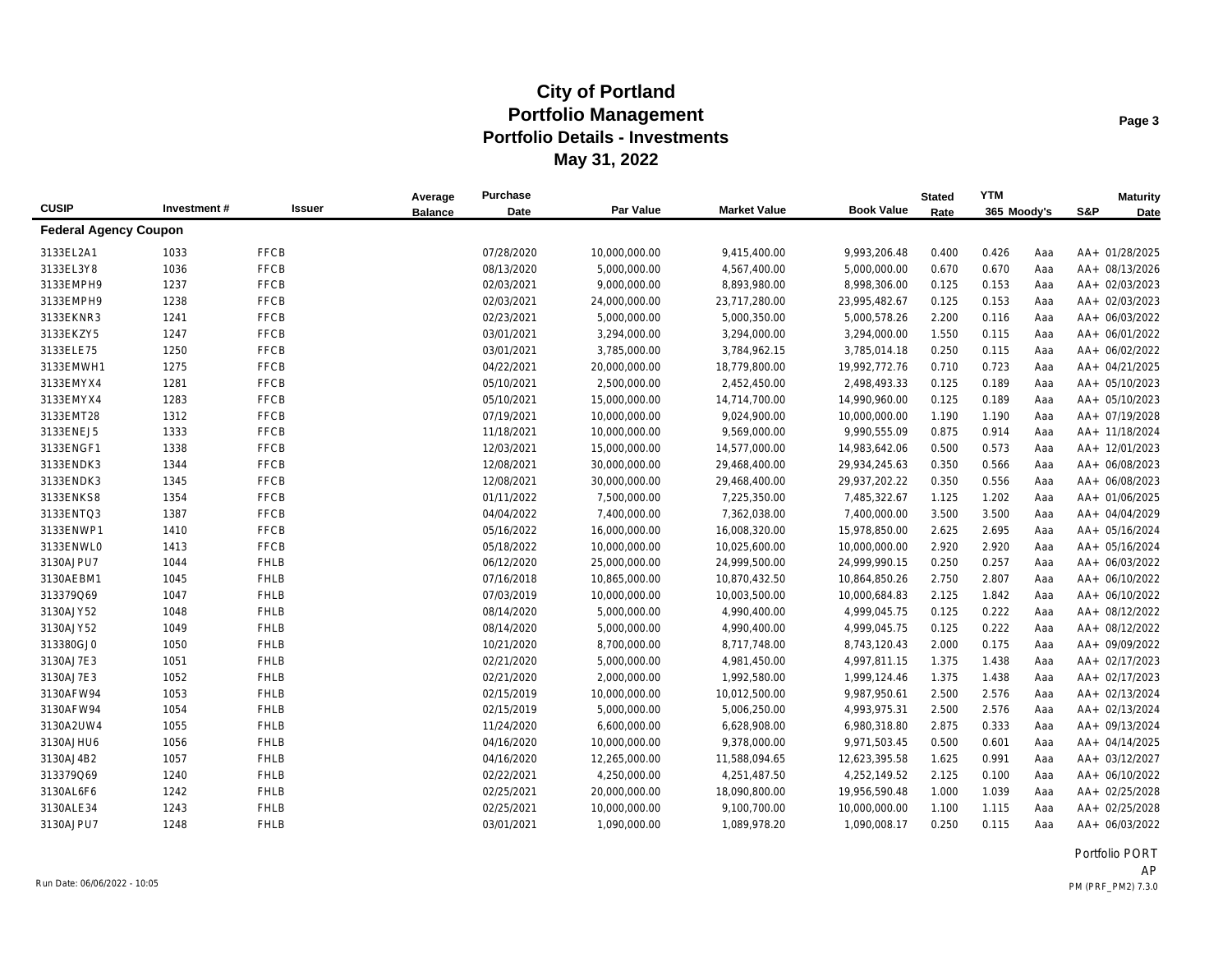|                              |             |               | Average        | Purchase   |               |                     |                   | <b>Stated</b> | <b>YTM</b>  |     |     | <b>Maturity</b> |
|------------------------------|-------------|---------------|----------------|------------|---------------|---------------------|-------------------|---------------|-------------|-----|-----|-----------------|
| <b>CUSIP</b>                 | Investment# | <b>Issuer</b> | <b>Balance</b> | Date       | Par Value     | <b>Market Value</b> | <b>Book Value</b> | Rate          | 365 Moody's |     | S&P | Date            |
| <b>Federal Agency Coupon</b> |             |               |                |            |               |                     |                   |               |             |     |     |                 |
| 313379Q69                    | 1251        | <b>FHLB</b>   |                | 03/01/2021 | 3,990,000.00  | 3,991,396.50        | 3,992,002.87      | 2.125         | 0.115       | Aaa |     | AA+ 06/10/2022  |
| 313379Q69                    | 1252        | <b>FHLB</b>   |                | 03/05/2021 | 22,000,000.00 | 22,007,700.00       | 22,011,015.33     | 2.125         | 0.120       | Aaa |     | AA+ 06/10/2022  |
| 3130ALRG1                    | 1255        | <b>FHLB</b>   |                | 03/18/2021 | 3,000,000.00  | 2,956,320.00        | 2,998,687.34      | 0.125         | 0.180       | Aaa |     | AA+ 03/17/2023  |
| 3133834G3                    | 1279        | <b>FHLB</b>   |                | 05/05/2021 | 20,665,000.00 | 20,648,468.00       | 21,073,778.91     | 2.125         | 0.185       | Aaa |     | AA+ 06/09/2023  |
| 3133834G3                    | 1288        | <b>FHLB</b>   |                | 05/20/2021 | 3,810,000.00  | 3,806,952.00        | 3,885,930.51      | 2.125         | 0.171       | Aaa |     | AA+ 06/09/2023  |
| 3133834G3                    | 1289        | <b>FHLB</b>   |                | 05/20/2021 | 8,435,000.00  | 8,428,252.00        | 8,603,729.22      | 2.125         | 0.164       | Aaa |     | AA+ 06/09/2023  |
| 3130AMNF5                    | 1292        | <b>FHLB</b>   |                | 06/09/2021 | 15,000,000.00 | 14,727,450.00       | 14,998,620.00     | 0.150         | 0.159       | Aaa |     | AA+ 06/09/2023  |
| 3130AMQR6                    | 1294        | <b>FHLB</b>   |                | 06/07/2021 | 20,000,000.00 | 19,209,000.00       | 20,000,000.00     | 0.350         | 0.350       | Aaa |     | AA+ 06/07/2024  |
| 3130AMRY0                    | 1295        | <b>FHLB</b>   |                | 06/04/2021 | 40,000,000.00 | 39,187,600.00       | 39,981,497.49     | 0.125         | 0.171       | Aaa |     | AA+ 06/02/2023  |
| 3130AMGJ5                    | 1298        | <b>FHLB</b>   |                | 06/11/2021 | 4,845,000.00  | 4,578,621.90        | 4,844,285.04      | 0.625         | 0.630       | Aaa |     | AA+ 02/26/2025  |
| 3130A5P45                    | 1307        | <b>FHLB</b>   |                | 07/06/2021 | 6,100,000.00  | 6,102,257.00        | 6,103,488.13      | 2.375         | 0.086       | Aaa |     | AA+ 06/10/2022  |
| 3130AJPU7                    | 1308        | <b>FHLB</b>   |                | 07/06/2021 | 3,500,000.00  | 3,499,930.00        | 3,500,031.81      | 0.250         | 0.086       | Aaa |     | AA+ 06/03/2022  |
| 3130AMT28                    | 1309        | <b>FHLB</b>   |                | 07/07/2021 | 5,470,000.00  | 5,114,614.10        | 5,470,000.00      | 1.000         | 1.000       | Aaa |     | AA+ 06/30/2026  |
| 3130A8HK2                    | 1310        | <b>FHLB</b>   |                | 07/08/2021 | 5,000,000.00  | 4,912,650.00        | 5,135,945.12      | 1.750         | 0.405       | Aaa |     | AA+ 06/14/2024  |
| 3130A8HK2                    | 1311        | <b>FHLB</b>   |                | 07/08/2021 | 6,305,000.00  | 6,194,851.65        | 6,476,501.20      | 1.750         | 0.405       | Aaa |     | AA+ 06/14/2024  |
| 3130ANDT4                    | 1313        | <b>FHLB</b>   |                | 08/16/2021 | 16,600,000.00 | 16,083,574.00       | 16,600,000.00     | 0.375         | 0.375       | Aaa |     | AA+ 02/16/2024  |
| 3130AJPU7                    | 1314        | <b>FHLB</b>   |                | 08/02/2021 | 14,970,000.00 | 14,969,700.60       | 14,970,148.80     | 0.250         | 0.071       | Aaa |     | AA+ 06/03/2022  |
| 3130A8HK2                    | 1318        | <b>FHLB</b>   |                | 09/03/2021 | 10,000,000.00 | 9,825,300.00        | 10,276,723.98     | 1.750         | 0.382       | Aaa |     | AA+ 06/14/2024  |
| 3130ANYM6                    | 1320        | <b>FHLB</b>   |                | 09/10/2021 | 16,000,000.00 | 15,595,840.00       | 15,978,584.41     | 0.125         | 0.233       | Aaa |     | AA+ 08/28/2023  |
| 3130ANYM6                    | 1321        | <b>FHLB</b>   |                | 09/23/2021 | 15,000,000.00 | 14,621,100.00       | 14,981,245.29     | 0.125         | 0.226       | Aaa |     | AA+ 08/28/2023  |
| 3130APBH7                    | 1323        | <b>FHLB</b>   |                | 09/30/2021 | 25,000,000.00 | 23,877,750.00       | 25,000,000.00     | 0.570         | 0.570       | Aaa |     | AA+ 09/30/2024  |
| 3130APCH6                    | 1324        | <b>FHLB</b>   |                | 09/29/2021 | 15,000,000.00 | 13,828,050.00       | 15,000,000.00     | 1.125         | 1.125       | Aaa |     | AA+ 09/29/2026  |
| 3130APUK9                    | 1328        | <b>FHLB</b>   |                | 11/24/2021 | 25,000,000.00 | 24,197,500.00       | 25,000,000.00     | 0.720         | 0.720       | Aaa |     | AA+ 05/24/2024  |
| 3130APU29                    | 1329        | <b>FHLB</b>   |                | 11/12/2021 | 15,750,000.00 | 15,335,145.00       | 15,744,765.82     | 0.500         | 0.523       | Aaa |     | AA+ 11/09/2023  |
| 3130APW92                    | 1334        | <b>FHLB</b>   |                | 12/03/2021 | 11,250,000.00 | 10,905,187.50       | 11,250,000.00     | 0.875         | 0.875       | Aaa |     | AA+ 06/03/2024  |
| 3130AQA52                    | 1341        | <b>FHLB</b>   |                | 12/22/2021 | 30,000,000.00 | 28,879,800.00       | 30,000,000.00     | 1.250         | 1.250       | Aaa |     | AA+ 06/13/2025  |
| 3130AQA78                    | 1342        | <b>FHLB</b>   |                | 12/14/2021 | 25,000,000.00 | 24,260,500.00       | 25,000,000.00     | 0.900         | 0.900       | Aaa |     | AA+ 06/14/2024  |
| 3130AQB51                    | 1343        | <b>FHLB</b>   |                | 12/17/2021 | 25,000,000.00 | 24,239,750.00       | 25,000,000.00     | 1.050         | 1.050       | Aaa |     | AA+ 09/17/2024  |
| 3130AQD59                    | 1347        | <b>FHLB</b>   |                | 12/30/2021 | 20,000,000.00 | 19,353,000.00       | 20,000,000.00     | 1.000         | 1.000       | Aaa |     | AA+ 09/30/2024  |
| 3130AQPB3                    | 1360        | <b>FHLB</b>   |                | 02/04/2022 | 15,000,000.00 | 14,658,450.00       | 15,000,000.00     | 1.125         | 1.125       | Aaa |     | AA+ 06/14/2024  |
| 3130AQYY3                    | 1372        | <b>FHLB</b>   |                | 03/10/2022 | 7,500,000.00  | 7,369,275.00        | 7,500,000.00      | 2.500         | 2.500       | Aaa |     | AA+ 03/10/2027  |
| 3137EAEQ8                    | 1066        | <b>FHLMC</b>  |                | 04/20/2020 | 5,000,000.00  | 4,926,500.00        | 4,996,307.87      | 0.375         | 0.459       | Aaa |     | AA+ 04/20/2023  |
| 3137EAEQ8                    | 1067        | <b>FHLMC</b>  |                | 04/20/2020 | 5,000,000.00  | 4,926,500.00        | 4,996,307.87      | 0.375         | 0.459       | Aaa |     | AA+ 04/20/2023  |
| 3137EAEQ8                    | 1068        | <b>FHLMC</b>  |                | 04/20/2020 | 5,000,000.00  | 4,926,500.00        | 4,996,307.87      | 0.375         | 0.459       | Aaa |     | AA+ 04/20/2023  |
| 3137EAFA2                    | 1069        | <b>FHLMC</b>  |                | 12/04/2020 | 15,000,000.00 | 14,531,100.00       | 14,992,533.75     | 0.250         | 0.283       | Aaa |     | AA+ 12/04/2023  |
| 3137EAFA2                    | 1070        | <b>FHLMC</b>  |                | 12/04/2020 | 10,000,000.00 | 9,687,400.00        | 9,995,022.50      | 0.250         | 0.283       | Aaa |     | AA+ 12/04/2023  |

Portfolio PORT AP Run Date: 06/06/2022 - 10:05 PM (PRF\_PM2) 7.3.0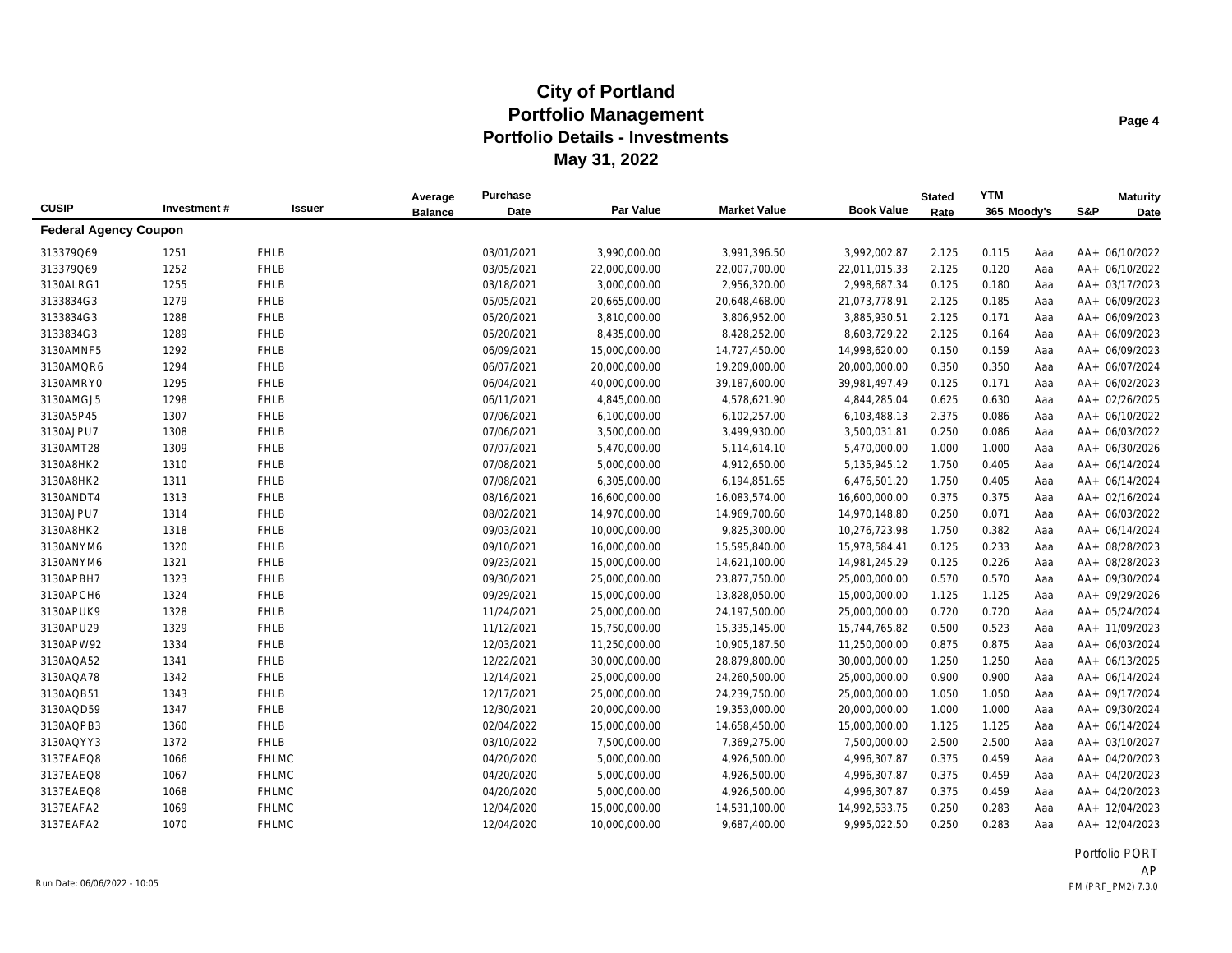|                              |             |              | Average        | Purchase   |               |                     |                   | <b>Stated</b> | <b>YTM</b>  |     |     | <b>Maturity</b> |
|------------------------------|-------------|--------------|----------------|------------|---------------|---------------------|-------------------|---------------|-------------|-----|-----|-----------------|
| <b>CUSIP</b>                 | Investment# | Issuer       | <b>Balance</b> | Date       | Par Value     | <b>Market Value</b> | <b>Book Value</b> | Rate          | 365 Moody's |     | S&P | Date            |
| <b>Federal Agency Coupon</b> |             |              |                |            |               |                     |                   |               |             |     |     |                 |
| 3134GXDZ4                    | 1105        | <b>FHLMC</b> |                | 11/25/2020 | 25,000,000.00 | 23,597,000.00       | 25,000,000.00     | 0.450         | 0.450       | Aaa |     | AA+ 11/25/2024  |
| 3137EAEP0                    | 1107        | <b>FHLMC</b> |                | 02/14/2020 | 5,000,000.00  | 4,838,050.00        | 4,997,920.83      | 1.500         | 1.516       | Aaa |     | AA+ 02/12/2025  |
| 3137EAEP0                    | 1108        | <b>FHLMC</b> |                | 02/14/2020 | 5,000,000.00  | 4,838,050.00        | 4,997,920.83      | 1.500         | 1.516       | Aaa |     | AA+ 02/12/2025  |
| 3137EAEP0                    | 1109        | <b>FHLMC</b> |                | 02/14/2020 | 5,000,000.00  | 4,838,050.00        | 4,997,920.83      | 1.500         | 1.516       | Aaa |     | AA+ 02/12/2025  |
| 3134GVB31                    | 1111        | <b>FHLMC</b> |                | 06/01/2020 | 25,000,000.00 | 23,520,500.00       | 25,000,000.00     | 0.750         | 0.750       | Aaa |     | AA+ 05/28/2025  |
| 3134GXCV4                    | 1112        | <b>FHLMC</b> |                | 11/30/2020 | 11,750,000.00 | 10,981,315.00       | 11,750,000.00     | 0.500         | 0.500       | Aaa |     | AA+ 05/30/2025  |
| 3137EAEX3                    | 1113        | <b>FHLMC</b> |                | 12/11/2020 | 25,000,000.00 | 23,105,500.00       | 24,929,549.48     | 0.375         | 0.461       | Aaa |     | AA+ 09/23/2025  |
| 3137EAEX3                    | 1114        | <b>FHLMC</b> |                | 09/25/2020 | 5,000,000.00  | 4,621,100.00        | 4,990,022.47      | 0.375         | 0.436       | Aaa |     | AA+ 09/23/2025  |
| 3137EAEX3                    | 1115        | <b>FHLMC</b> |                | 11/25/2020 | 25,000,000.00 | 23,105,500.00       | 24,900,020.83     | 0.375         | 0.497       | Aaa |     | AA+ 09/23/2025  |
| 3134GWVC7                    | 1116        | <b>FHLMC</b> |                | 09/29/2020 | 10,000,000.00 | 9,256,000.00        | 10,000,000.00     | 0.500         | 0.500       | Aaa |     | AA+ 09/29/2025  |
| 3134GWW93                    | 1118        | <b>FHLMC</b> |                | 10/01/2020 | 10,000,000.00 | 9,271,200.00        | 9,998,000.56      | 0.550         | 0.556       | Aaa |     | AA+ 09/30/2025  |
| 3134GW6S0                    | 1119        | <b>FHLMC</b> |                | 11/10/2020 | 9,200,000.00  | 8,594,272.00        | 9,200,000.00      | 0.610         | 0.610       | Aaa |     | AA+ 11/10/2025  |
| 3134GXCR3                    | 1120        | <b>FHLMC</b> |                | 11/24/2020 | 9,250,000.00  | 8,638,112.50        | 9,249,034.15      | 0.625         | 0.628       | Aaa |     | AA+ 11/24/2025  |
| 3134GXES9                    | 1121        | <b>FHLMC</b> |                | 11/25/2020 | 30,000,000.00 | 27,693,000.00       | 30,000,000.00     | 0.610         | 0.610       | Aaa |     | AA+ 05/26/2026  |
| 3134GXCW2                    | 1122        | <b>FHLMC</b> |                | 11/30/2020 | 10,700,000.00 | 9,882,092.00        | 10,700,000.00     | 0.625         | 0.625       | Aaa |     | AA+ 05/28/2026  |
| 3134GWGF7                    | 1123        | <b>FHLMC</b> |                | 08/04/2020 | 10,000,000.00 | 9,258,700.00        | 9,996,172.92      | 0.800         | 0.809       | Aaa |     | AA+ 08/04/2026  |
| 3134GWKQ8                    | 1125        | <b>FHLMC</b> |                | 08/06/2020 | 25,000,000.00 | 22,708,500.00       | 25,000,000.00     | 0.850         | 0.850       | Aaa |     | AA+ 08/06/2027  |
| 3134GXGE8                    | 1126        | <b>FHLMC</b> |                | 12/23/2020 | 20,000,000.00 | 18,157,600.00       | 19,995,233.33     | 1.000         | 1.004       | Aaa |     | AA+ 12/23/2027  |
| 3134GVJ66                    | 1249        | <b>FHLMC</b> |                | 03/01/2021 | 3,388,000.00  | 3,387,762.84        | 3,388,088.84      | 0.250         | 0.115       | Aaa |     | AA+ 06/08/2022  |
| 3137EAET2                    | 1274        | <b>FHLMC</b> |                | 04/20/2021 | 27,841,000.00 | 27,803,971.47       | 27,841,778.34     | 0.125         | 0.106       | Aaa |     | AA+ 07/25/2022  |
| 3137EAEQ8                    | 1287        | <b>FHLMC</b> |                | 05/19/2021 | 25,000,000.00 | 24,632,500.00       | 25,047,284.48     | 0.375         | 0.161       | Aaa |     | AA+ 04/20/2023  |
| 3137EAEV7                    | 1290        | <b>FHLMC</b> |                | 05/20/2021 | 35,000,000.00 | 34, 165, 250.00     | 35,017,143.12     | 0.250         | 0.210       | Aaa |     | AA+ 08/24/2023  |
| 3137EAET2                    | 1315        | <b>FHLMC</b> |                | 08/02/2021 | 20,000,000.00 | 19,973,400.00       | 20,001,624.59     | 0.125         | 0.071       | Aaa |     | AA+ 07/25/2022  |
| 3137EAEQ8                    | 1335        | <b>FHLMC</b> |                | 11/23/2021 | 26,740,000.00 | 26,346,922.00       | 26,724,353.14     | 0.375         | 0.441       | Aaa |     | AA+ 04/20/2023  |
| 3134GXNS9                    | 1389        | <b>FHLMC</b> |                | 03/31/2022 | 6,500,000.00  | 6,433,050.00        | 6,498,780.34      | 2.250         | 2.258       | Aaa |     | AA+ 12/27/2024  |
| 3135G0W33                    | 1130        | <b>FNMA</b>  |                | 09/06/2019 | 8,000,000.00  | 8,001,840.00        | 7,997,551.11      | 1.375         | 1.494       | Aaa |     | AA+ 09/06/2022  |
| 3135G0W33                    | 1131        | <b>FNMA</b>  |                | 09/06/2019 | 4,000,000.00  | 4,000,920.00        | 3,998,775.56      | 1.375         | 1.494       | Aaa |     | AA+ 09/06/2022  |
| 3135G0W33                    | 1132        | <b>FNMA</b>  |                | 12/09/2020 | 12,349,000.00 | 12,351,840.27       | 12,388,778.75     | 1.375         | 0.152       | Aaa |     | AA+ 09/06/2022  |
| 3135G0W33                    | 1133        | <b>FNMA</b>  |                | 09/06/2019 | 4,000,000.00  | 4,000,920.00        | 3,998,775.56      | 1.375         | 1.494       | Aaa |     | AA+ 09/06/2022  |
| 3135G0W33                    | 1134        | <b>FNMA</b>  |                | 09/06/2019 | 4,000,000.00  | 4,000,920.00        | 3,998,775.56      | 1.375         | 1.494       | Aaa |     | AA+ 09/06/2022  |
| 3135G0T94                    | 1135        | <b>FNMA</b>  |                | 01/23/2018 | 4,000,000.00  | 4,015,440.00        | 3,997,161.43      | 2.375         | 2.495       | Aaa |     | AA+ 01/19/2023  |
| 3135G04Q3                    | 1136        | <b>FNMA</b>  |                | 11/27/2020 | 5,000,000.00  | 4,908,500.00        | 5,001,568.72      | 0.250         | 0.218       | Aaa |     | AA+ 05/22/2023  |
| 3135G04Q3                    | 1137        | <b>FNMA</b>  |                | 11/27/2020 | 1,725,000.00  | 1,693,432.50        | 1,725,531.74      | 0.250         | 0.218       | Aaa |     | AA+ 05/22/2023  |
| 3135G04Q3                    | 1138        | <b>FNMA</b>  |                | 12/03/2020 | 18,729,000.00 | 18,386,259.30       | 18,738,391.26     | 0.250         | 0.198       | Aaa |     | AA+ 05/22/2023  |
| 3135G04Q3                    | 1139        | <b>FNMA</b>  |                | 12/03/2020 | 5,000,000.00  | 4,908,500.00        | 5,001,735.26      | 0.250         | 0.214       | Aaa |     | AA+ 05/22/2023  |
| 3135G05G4                    | 1140        | <b>FNMA</b>  |                | 07/10/2020 | 10,000,000.00 | 9,784,800.00        | 9,992,056.94      | 0.250         | 0.322       | Aaa |     | AA+ 07/10/2023  |

Portfolio PORT AP Run Date: 06/06/2022 - 10:05 PM (PRF\_PM2) 7.3.0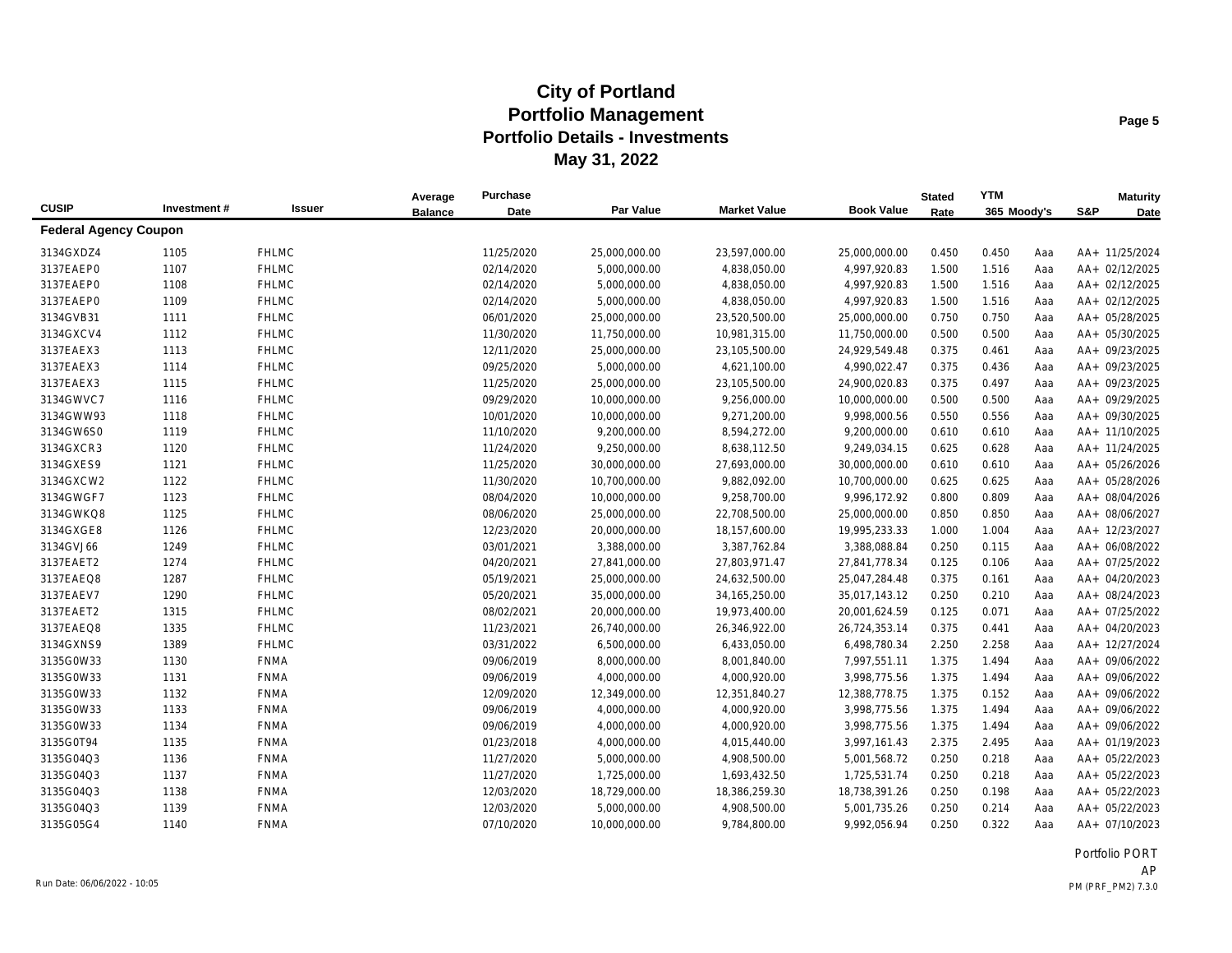|                              |             |                             | Average          | Purchase   |                  |                     |                   | <b>Stated</b> | <b>YTM</b>  |     |     | <b>Maturity</b> |
|------------------------------|-------------|-----------------------------|------------------|------------|------------------|---------------------|-------------------|---------------|-------------|-----|-----|-----------------|
| <b>CUSIP</b>                 | Investment# | <b>Issuer</b>               | <b>Balance</b>   | Date       | <b>Par Value</b> | <b>Market Value</b> | <b>Book Value</b> | Rate          | 365 Moody's |     | S&P | Date            |
| <b>Federal Agency Coupon</b> |             |                             |                  |            |                  |                     |                   |               |             |     |     |                 |
| 3135G06H1                    | 1141        | <b>FNMA</b>                 |                  | 11/25/2020 | 10,000,000.00    | 9,691,600.00        | 9,994,352.68      | 0.250         | 0.288       | Aaa |     | AA+ 11/27/2023  |
| 3135G06H1                    | 1142        | <b>FNMA</b>                 |                  | 11/25/2020 | 10,000,000.00    | 9,691,600.00        | 9,994,352.68      | 0.250         | 0.288       | Aaa |     | AA+ 11/27/2023  |
| 3135G06H1                    | 1143        | <b>FNMA</b>                 |                  | 11/25/2020 | 5,000,000.00     | 4,845,800.00        | 4,997,176.34      | 0.250         | 0.288       | Aaa |     | AA+ 11/27/2023  |
| 3136G4YA5                    | 1144        | <b>FNMA</b>                 |                  | 07/27/2020 | 3,283,000.00     | 3,166,814.63        | 3,284,821.76      | 0.340         | 0.307       | Aaa |     | AA+ 02/15/2024  |
| 3136G4H22                    | 1145        | <b>FNMA</b>                 |                  | 08/12/2020 | 15,000,000.00    | 14,319,300.00       | 14,996,127.40     | 0.410         | 0.422       | Aaa |     | AA+ 08/12/2024  |
| 3135GAB59                    | 1146        | <b>FNMA</b>                 |                  | 12/17/2020 | 25,000,000.00    | 23,746,000.00       | 25,000,000.00     | 0.420         | 0.420       | Aaa |     | AA+ 09/30/2024  |
| 3135G0W66                    | 1147        | <b>FNMA</b>                 |                  | 10/18/2019 | 5,000,000.00     | 4,874,250.00        | 4,995,936.73      | 1.625         | 1.661       | Aaa |     | AA+ 10/15/2024  |
| 3135G0W66                    | 1148        | <b>FNMA</b>                 |                  | 10/18/2019 | 5,000,000.00     | 4,874,250.00        | 4,995,936.73      | 1.625         | 1.661       | Aaa |     | AA+ 10/15/2024  |
| 3135G03U5                    | 1149        | <b>FNMA</b>                 |                  | 04/24/2020 | 4,000,000.00     | 3,762,880.00        | 3,995,229.23      | 0.625         | 0.667       | Aaa |     | AA+ 04/22/2025  |
| 3135G03U5                    | 1150        | <b>FNMA</b>                 |                  | 04/24/2020 | 4,000,000.00     | 3,762,880.00        | 3,995,229.23      | 0.625         | 0.667       | Aaa |     | AA+ 04/22/2025  |
| 3135G03U5                    | 1151        | <b>FNMA</b>                 |                  | 04/24/2020 | 4,000,000.00     | 3,762,880.00        | 3,995,229.23      | 0.625         | 0.667       | Aaa |     | AA+ 04/22/2025  |
| 3135G03U5                    | 1152        | <b>FNMA</b>                 |                  | 04/24/2020 | 4,000,000.00     | 3,762,880.00        | 3,995,229.23      | 0.625         | 0.667       | Aaa |     | AA+ 04/22/2025  |
| 3135G03U5                    | 1153        | <b>FNMA</b>                 |                  | 04/24/2020 | 4,000,000.00     | 3,762,880.00        | 3,995,229.23      | 0.625         | 0.667       | Aaa |     | AA+ 04/22/2025  |
| 3135G04Z3                    | 1154        | <b>FNMA</b>                 |                  | 06/19/2020 | 15,000,000.00    | 14,008,800.00       | 14,981,072.97     | 0.500         | 0.542       | Aaa |     | AA+ 06/17/2025  |
| 3135G04Z3                    | 1155        | <b>FNMA</b>                 |                  | 06/19/2020 | 5,000,000.00     | 4,669,600.00        | 4,993,690.99      | 0.500         | 0.542       | Aaa |     | AA+ 06/17/2025  |
| 3135G04Z3                    | 1156        | <b>FNMA</b>                 |                  | 06/19/2020 | 5,000,000.00     | 4,669,600.00        | 4,993,690.99      | 0.500         | 0.542       | Aaa |     | AA+ 06/17/2025  |
| 3135G05X7                    | 1158        | <b>FNMA</b>                 |                  | 08/27/2020 | 5,000,000.00     | 4,627,750.00        | 4,984,851.17      | 0.375         | 0.470       | Aaa |     | AA+ 08/25/2025  |
| 3135G05X7                    | 1159        | <b>FNMA</b>                 |                  | 08/27/2020 | 5,000,000.00     | 4,627,750.00        | 4,984,851.17      | 0.375         | 0.470       | Aaa |     | AA+ 08/25/2025  |
| 3135G05X7                    | 1160        | <b>FNMA</b>                 |                  | 08/27/2020 | 5,000,000.00     | 4,627,750.00        | 4,984,851.17      | 0.375         | 0.470       | Aaa |     | AA+ 08/25/2025  |
| 3135G05X7                    | 1161        | <b>FNMA</b>                 |                  | 08/27/2020 | 5,000,000.00     | 4,627,750.00        | 4,984,851.17      | 0.375         | 0.470       | Aaa |     | AA+ 08/25/2025  |
| 3135G06G3                    | 1162        | <b>FNMA</b>                 |                  | 11/12/2020 | 14,000,000.00    | 12,947,480.00       | 13,965,488.40     | 0.500         | 0.573       | Aaa |     | AA+ 11/07/2025  |
| 3135G06G3                    | 1163        | <b>FNMA</b>                 |                  | 11/12/2020 | 5,000,000.00     | 4,624,100.00        | 4,987,674.43      | 0.500         | 0.573       | Aaa |     | AA+ 11/07/2025  |
| 3135G06G3                    | 1164        | <b>FNMA</b>                 |                  | 11/12/2020 | 5,000,000.00     | 4,624,100.00        | 4,987,674.43      | 0.500         | 0.573       | Aaa |     | AA+ 11/07/2025  |
| 3135GA4P3                    | 1165        | <b>FNMA</b>                 |                  | 11/18/2020 | 15,000,000.00    | 13,945,350.00       | 15,000,000.00     | 0.650         | 0.650       | Aaa |     | AA+ 11/18/2025  |
| 3136G4D91                    | 1166        | <b>FNMA</b>                 |                  | 07/30/2020 | 5,000,000.00     | 4,591,550.00        | 5,000,000.00      | 0.750         | 0.750       | Aaa |     | AA+ 07/30/2026  |
| 3136G45U3                    | 1167        | <b>FNMA</b>                 |                  | 10/29/2020 | 7,900,000.00     | 7,162,298.00        | 7,894,031.11      | 0.800         | 0.816       | Aaa |     | AA+ 04/29/2027  |
| 3135G04Z3                    | 1277        | <b>FNMA</b>                 |                  | 04/29/2021 | 25,000,000.00    | 23,348,000.00       | 24,857,917.74     | 0.500         | 0.690       | Aaa |     | AA+ 06/17/2025  |
| 3135G05G4                    | 1293        | <b>FNMA</b>                 |                  | 05/24/2021 | 20,319,000.00    | 19,881,735.12       | 20,332,335.74     | 0.250         | 0.191       | Aaa |     | AA+ 07/10/2023  |
| 3135G05G4                    | 1340        | <b>FNMA</b>                 |                  | 12/06/2021 | 25,000,000.00    | 24,462,000.00       | 24,921,972.56     | 0.250         | 0.533       | Aaa |     | AA+ 07/10/2023  |
| 880591ER9                    | 1168        | <b>TVA</b>                  |                  | 11/27/2020 | 4,311,000.00     | 4,325,657.40        | 4,560,930.86      | 2.875         | 0.324       | Aaa |     | AA+ 09/15/2024  |
| 880591EW8                    | 1169        | <b>TVA</b>                  |                  | 05/11/2020 | 5,000,000.00     | 4,709,150.00        | 4,991,329.93      | 0.750         | 0.810       | Aaa |     | AA+ 05/15/2025  |
| 880591CJ9                    | 1306        | <b>TVA</b>                  |                  | 07/01/2021 | 13,346,000.00    | 15,052,019.18       | 16,023,738.87     | 6.750         | 0.768       | Aaa |     | AA+ 11/01/2025  |
|                              |             | <b>Subtotal and Average</b> | 1,735,849,998.63 |            | 1,722,650,000.00 | 1,662,631,055.26    | 1,726,662,897.87  |               | 0.648       |     |     |                 |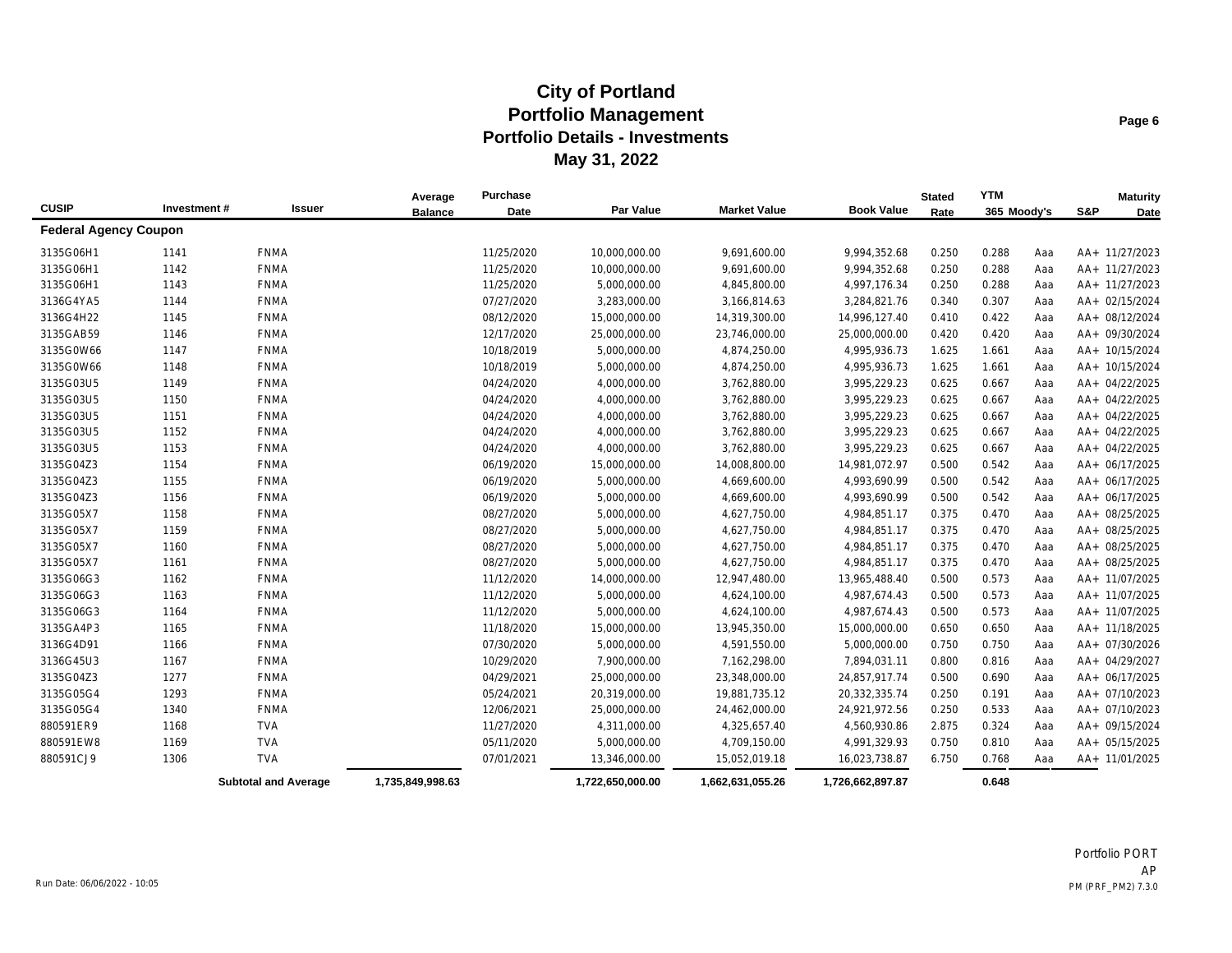|                        |             |                             | Average        | Purchase   |                  |                     |                   | <b>Stated</b> | <b>YTM</b>  |     |     | <b>Maturity</b> |
|------------------------|-------------|-----------------------------|----------------|------------|------------------|---------------------|-------------------|---------------|-------------|-----|-----|-----------------|
| <b>CUSIP</b>           | Investment# | <b>Issuer</b>               | <b>Balance</b> | Date       | <b>Par Value</b> | <b>Market Value</b> | <b>Book Value</b> | Rate          | 365 Moody's |     | S&P | Date            |
| <b>Treasury Coupon</b> |             |                             |                |            |                  |                     |                   |               |             |     |     |                 |
| 91282CAN1              | 1009        | U.S. Treasury               |                | 12/09/2020 | 25,000,000.00    | 24,898,500.00       | 24,998,209.61     | 0.125         | 0.147       | Aaa |     | AA+ 09/30/2022  |
| 9128284S6              | 1010        | U.S. Treasury               |                | 11/18/2019 | 25,000,000.00    | 25,152,250.00       | 25,269,219.34     | 2.750         | 1.634       | Aaa |     | AA+ 05/31/2023  |
| 9128284S6              | 1011        | U.S. Treasury               |                | 12/07/2020 | 25,000,000.00    | 25,152,250.00       | 25,639,058.11     | 2.750         | 0.181       | Aaa |     | AA+ 05/31/2023  |
| 9128286G0              | 1262        | U.S. Treasury               |                | 03/19/2021 | 15,000,000.00    | 14,984,250.00       | 15,529,676.62     | 2.375         | 0.341       | Aaa |     | AA+ 02/29/2024  |
| 912828ZX1              | 1266        | U.S. Treasury               |                | 03/26/2021 | 25,000,000.00    | 24,984,500.00       | 25,000,737.19     | 0.125         | 0.088       | Aaa |     | AA+ 06/30/2022  |
| 912828ZX1              | 1267        | U.S. Treasury               |                | 03/26/2021 | 5,000,000.00     | 4,996,900.00        | 5,000,135.15      | 0.125         | 0.091       | Aaa |     | AA+ 06/30/2022  |
| 91282CAN1              | 1271        | U.S. Treasury               |                | 04/16/2021 | 25,000,000.00    | 24,898,500.00       | 25,001,110.56     | 0.125         | 0.112       | Aaa |     | AA+ 09/30/2022  |
| 91282CAR2              | 1273        | U.S. Treasury               |                | 04/19/2021 | 25,000,000.00    | 24,860,250.00       | 24,999,734.93     | 0.125         | 0.128       | Aaa |     | AA+ 10/31/2022  |
| 912828R69              | 1278        | U.S. Treasury               |                | 05/06/2021 | 25,000,000.00    | 24,864,250.00       | 25,360,647.77     | 1.625         | 0.175       | Aaa |     | AA+ 05/31/2023  |
| 91282CBX8              | 1291        | U.S. Treasury               |                | 05/21/2021 | 10,000,000.00    | 9,821,900.00        | 9,997,445.55      | 0.125         | 0.153       | Aaa |     | AA+ 04/30/2023  |
| 912828XT2              | 1296        | U.S. Treasury               |                | 06/08/2021 | 25,000,000.00    | 24,745,250.00       | 25,837,384.40     | 2.000         | 0.315       | Aaa |     | AA+ 05/31/2024  |
| 912828XT2              | 1316        | U.S. Treasury               |                | 08/06/2021 | 25,000,000.00    | 24,745,250.00       | 25,818,196.14     | 2.000         | 0.353       | Aaa |     | AA+ 05/31/2024  |
| 912828XT2              | 1317        | U.S. Treasury               |                | 08/09/2021 | 25,000,000.00    | 24,745,250.00       | 25,808,081.68     | 2.000         | 0.373       | Aaa |     | AA+ 05/31/2024  |
| 91282CAK7              | 1319        | U.S. Treasury               |                | 09/08/2021 | 25,000,000.00    | 24,328,250.00       | 24,968,795.69     | 0.125         | 0.222       | Aaa |     | AA+ 09/15/2023  |
| 91282CAK7              | 1322        | U.S. Treasury               |                | 09/24/2021 | 25,000,000.00    | 24,328,250.00       | 24,957,895.40     | 0.125         | 0.256       | Aaa |     | AA+ 09/15/2023  |
| 912828XT2              | 1325        | U.S. Treasury               |                | 10/01/2021 | 10,000,000.00    | 9,898,100.00        | 10,308,894.85     | 2.000         | 0.444       | Aaa |     | AA+ 05/31/2024  |
| 91282CCX7              | 1326        | U.S. Treasury               |                | 10/14/2021 | 10,000,000.00    | 9,503,900.00        | 9,944,537.48      | 0.375         | 0.620       | Aaa |     | AA+ 09/15/2024  |
| 91282CCX7              | 1327        | U.S. Treasury               |                | 10/25/2021 | 15,000,000.00    | 14,255,850.00       | 14,866,246.45     | 0.375         | 0.769       | Aaa |     | AA+ 09/15/2024  |
| 912828T91              | 1330        | U.S. Treasury               |                | 11/16/2021 | 10,000,000.00    | 9,904,300.00        | 10,154,151.90     | 1.625         | 0.529       | Aaa |     | AA+ 10/31/2023  |
| 912828T91              | 1331        | U.S. Treasury               |                | 11/16/2021 | 10,000,000.00    | 9,904,300.00        | 10,154,717.59     | 1.625         | 0.525       | Aaa |     | AA+ 10/31/2023  |
| 91282CBU4              | 1337        | U.S. Treasury               |                | 11/26/2021 | 25,000,000.00    | 24,617,250.00       | 24,942,631.93     | 0.125         | 0.402       | Aaa |     | AA+ 03/31/2023  |
| 91282CBN0              | 1339        | U.S. Treasury               |                | 12/03/2021 | 30,000,000.00    | 29,600,400.00       | 29,947,815.27     | 0.125         | 0.359       | Aaa |     | AA+ 02/28/2023  |
| 912828XT2              | 1348        | U.S. Treasury               |                | 01/04/2022 | 25,000,000.00    | 24,745,250.00       | 25,549,689.01     | 2.000         | 0.886       | Aaa |     | AA+ 05/31/2024  |
| 91282CBU4              | 1349        | U.S. Treasury               |                | 01/04/2022 | 18,500,000.00    | 18,216,765.00       | 18,440,767.83     | 0.125         | 0.512       | Aaa |     | AA+ 03/31/2023  |
| 912828ZT0              | 1351        | U.S. Treasury               |                | 01/06/2022 | 25,000,000.00    | 23,217,750.00       | 24,313,246.79     | 0.250         | 1.187       | Aaa |     | AA+ 05/31/2025  |
| 91282CAK7              | 1352        | U.S. Treasury               |                | 01/06/2022 | 25,000,000.00    | 24,328,250.00       | 24,789,029.26     | 0.125         | 0.786       | Aaa |     | AA+ 09/15/2023  |
| 91282CAK7              | 1353        | U.S. Treasury               |                | 01/07/2022 | 10,000,000.00    | 9,731,300.00        | 9,914,578.68      | 0.125         | 0.794       | Aaa |     | AA+ 09/15/2023  |
| 9128286R6              | 1355        | U.S. Treasury               |                | 01/11/2022 | 25,000,000.00    | 24,880,000.00       | 25,586,725.73     | 2.250         | 1.007       | Aaa |     | AA+ 04/30/2024  |
| 9128286R6              | 1357        | U.S. Treasury               |                | 01/18/2022 | 25,000,000.00    | 24,880,000.00       | 25,565,433.21     | 2.250         | 1.051       | Aaa |     | AA+ 04/30/2024  |
| 9128286R6              | 1358        | U.S. Treasury               |                | 01/18/2022 | 10,000,000.00    | 9,952,000.00        | 10,223,223.20     | 2.250         | 1.066       | Aaa |     | AA+ 04/30/2024  |
| 91282CCN9              | 1366        | U.S. Treasury               |                | 01/27/2022 | 10,000,000.00    | 9,760,900.00        | 9,910,239.44      | 0.125         | 0.920       | Aaa |     | AA+ 07/21/2023  |
| 912828XT2              | 1379        | U.S. Treasury               |                | 03/21/2022 | 25,000,000.00    | 24,745,250.00       | 24,984,888.85     | 2.000         | 2.031       | Aaa |     | AA+ 05/31/2024  |
| 91282CCN9              | 1388        | U.S. Treasury               |                | 03/31/2022 | 20,000,000.00    | 19,521,800.00       | 19,559,551.89     | 0.125         | 2.095       | Aaa |     | AA+ 07/21/2023  |
| 912828M80              | 1399        | U.S. Treasury               |                | 04/22/2022 | 20,000,000.00    | 20,039,000.00       | 20,053,800.68     | 2.000         | 1.454       | Aaa |     | AA+ 11/30/2022  |
|                        |             | <b>Subtotal and Average</b> | 736.354,771.05 |            | 678,500,000.00   | 669,208,165.00      | 683,396,498.18    |               | 0.649       |     |     |                 |

Portfolio PORT AP Run Date: 06/06/2022 - 10:05 PM (PRF\_PM2) 7.3.0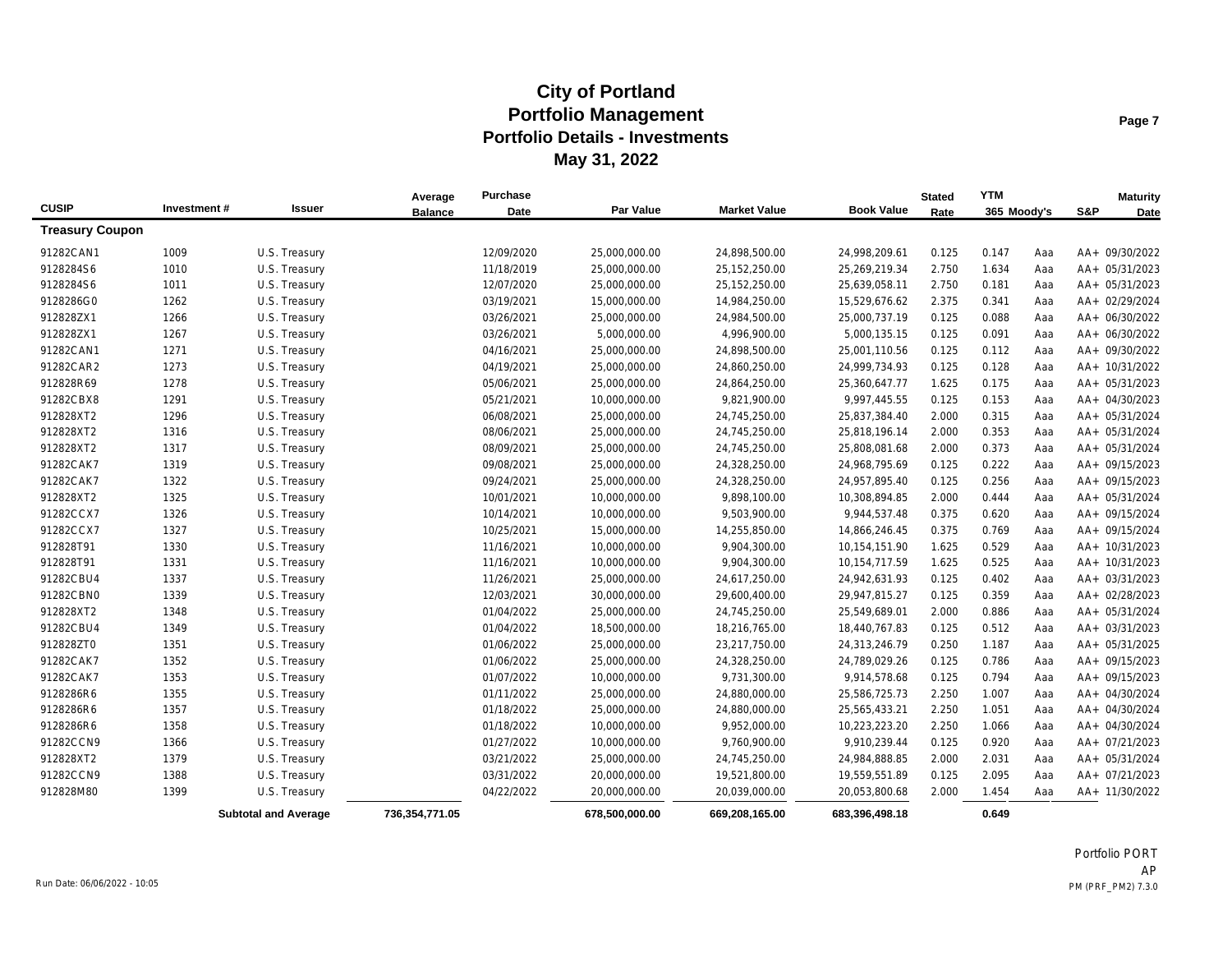| <b>CUSIP</b>                          | Investment# | Issuer                      | Average<br><b>Balance</b> | Purchase<br>Date | <b>Par Value</b> | <b>Market Value</b> | <b>Book Value</b> | <b>Stated</b><br>Rate | <b>YTM</b><br>365 Moody's |       | S&P | <b>Maturity</b><br>Date |
|---------------------------------------|-------------|-----------------------------|---------------------------|------------------|------------------|---------------------|-------------------|-----------------------|---------------------------|-------|-----|-------------------------|
| <b>Treasury Discounts</b>             |             |                             |                           |                  |                  |                     |                   |                       |                           |       |     |                         |
| 912796J42                             | 1359        | U.S. Treasury               |                           | 01/19/2022       | 20,000,000.00    | 19,995,200.00       | 19,997,874.17     | 0.255                 | 0.263                     | $P-1$ |     | A-1+ 06/16/2022         |
|                                       |             | <b>Subtotal and Average</b> | 27,051,372.09             |                  | 20,000,000.00    | 19,995,200.00       | 19,997,874.17     |                       | 0.263                     |       |     |                         |
| <b>Municipal Bonds</b>                |             |                             |                           |                  |                  |                     |                   |                       |                           |       |     |                         |
| 625506QN3                             | 1230        | County of Multnomah, OR     |                           | 01/28/2021       | 25,000,000.00    | 23,339,250.00       | 25,024,122.89     | 0.500                 | 0.468                     | Aaa   |     | AAA 06/15/2025          |
| 68609TWW4                             | 1171        | State of Oregon             |                           | 10/07/2020       | 3,500,000.00     | 3,340,400.00        | 3,528,899.54      | 0.795                 | 0.450                     | Aa1   |     | AA+ 11/01/2024          |
| 68609TL89                             | 1256        | State of Oregon             |                           | 03/30/2021       | 500,000.00       | 471,950.00          | 500,000.00        | 0.874                 | 0.874                     | Aa1   |     | AA+ 05/01/2025          |
| 68609TL71                             | 1257        | State of Oregon             |                           | 03/30/2021       | 500,000.00       | 479,550.00          | 500,000.00        | 0.434                 | 0.434                     | Aa1   |     | AA+ 05/01/2024          |
| 68609TL63                             | 1258        | State of Oregon             |                           | 03/30/2021       | 650,000.00       | 635,602.50          | 650.000.00        | 0.201                 | 0.201                     | Aa1   |     | AA+ 05/01/2023          |
| 68609TN53                             | 1259        | State of Oregon             |                           | 03/30/2021       | 2,450,000.00     | 2,405,704.00        | 2,450,000.00      | 0.201                 | 0.201                     | Aa1   |     | AA+ 05/01/2023          |
| 68609TN61                             | 1260        | State of Oregon             |                           | 03/30/2021       | 1,525,000.00     | 1,459,318.25        | 1,525,000.00      | 0.434                 | 0.434                     | Aa1   |     | AA+ 05/01/2024          |
| 68609TN79                             | 1261        | State of Oregon             |                           | 03/30/2021       | 1,220,000.00     | 1,149,923.20        | 1,220,000.00      | 0.874                 | 0.874                     | Aa1   |     | AA+ 05/01/2025          |
| 68609TWD6                             | 1276        | State of Oregon             |                           | 04/27/2021       | 2,000,000.00     | 1,888,960.00        | 2,015,270.08      | 0.895                 | 0.629                     | Aa1   |     | AA+ 05/01/2025          |
| 686053CP2                             | 1336        | Oregon School Boards Assc   |                           | 11/26/2021       | 11,250,000.00    | 11,841,862.50       | 12,315,370.30     | 5.630                 | 1.006                     | Aa2   |     | AA 06/30/2024           |
| 73474TAM2                             | 1270        | Port of Morrow Trans Rev    |                           | 04/15/2021       | 1,000,000.00     | 1,000,430.00        | 1,003,846.77      | 1.809                 | 0.266                     | Aa2   |     | 09/01/2022              |
|                                       |             | <b>Subtotal and Average</b> | 50,754,135.02             |                  | 49,595,000.00    | 48,012,950.45       | 50,732,509.58     |                       | 0.596                     |       |     |                         |
| <b>Treasury &amp; Agency Variable</b> |             |                             |                           |                  |                  |                     |                   |                       |                           |       |     |                         |
| 3132X0CL3                             | 1187        | <b>FAMCA</b>                |                           | 09/13/2018       | 2,250,000.00     | 2,251,710.00        | 2,250,000.00      |                       | 1.027                     |       |     | 10/13/2022              |
| 3133EKJ56                             | 1204        | <b>FFCB</b>                 |                           | 08/30/2019       | 10,000,000.00    | 10,008,000.00       | 10,000,000.00     |                       | 0.204                     | Aaa   |     | AA+ 08/30/2022          |
| 3133EKJ56                             | 1205        | <b>FFCB</b>                 |                           | 01/31/2020       | 20,000,000.00    | 20,016,000.00       | 20,006,817.83     |                       | 0.366                     | Aaa   |     | AA+ 08/30/2022          |
| 3133EMAW2                             | 1206        | <b>FFCB</b>                 |                           | 09/25/2020       | 10,000,000.00    | 10,003,000.00       | 9,999,843.41      | 0.180                 | 0.188                     | Aaa   |     | AA+ 09/23/2022          |
|                                       |             | <b>Subtotal and Average</b> | 72,224,955.40             |                  | 42,250,000.00    | 42.278.710.00       | 42,256,661.24     |                       | 0.321                     |       |     |                         |
| <b>Corporate Variable</b>             |             |                             |                           |                  |                  |                     |                   |                       |                           |       |     |                         |
| 857477BC6                             | 1396        | <b>State Street</b>         |                           | 04/22/2022       | 11,905,000.00    | 12,033,574.00       | 12.037.776.12     | 3.776                 | 3.072                     | A1    |     | A 12/03/2024            |
| 857477BC6                             | 1397        | <b>State Street</b>         |                           | 04/22/2022       | 3,707,000.00     | 3,747,035.60        | 3,748,344.06      | 3.776                 | 3.072                     | A1    |     | A 12/03/2024            |
|                                       |             | <b>Subtotal and Average</b> | 15,788,971.49             |                  | 15,612,000.00    | 15,780,609.60       | 15,786,120.18     |                       | 3.072                     |       |     |                         |
|                                       |             | <b>Total and Average</b>    | 3,191,823,581.19          |                  | 3,019,311,571.41 | 2,946,737,652.32    | 3,030,272,513.81  |                       | 0.807                     |       |     |                         |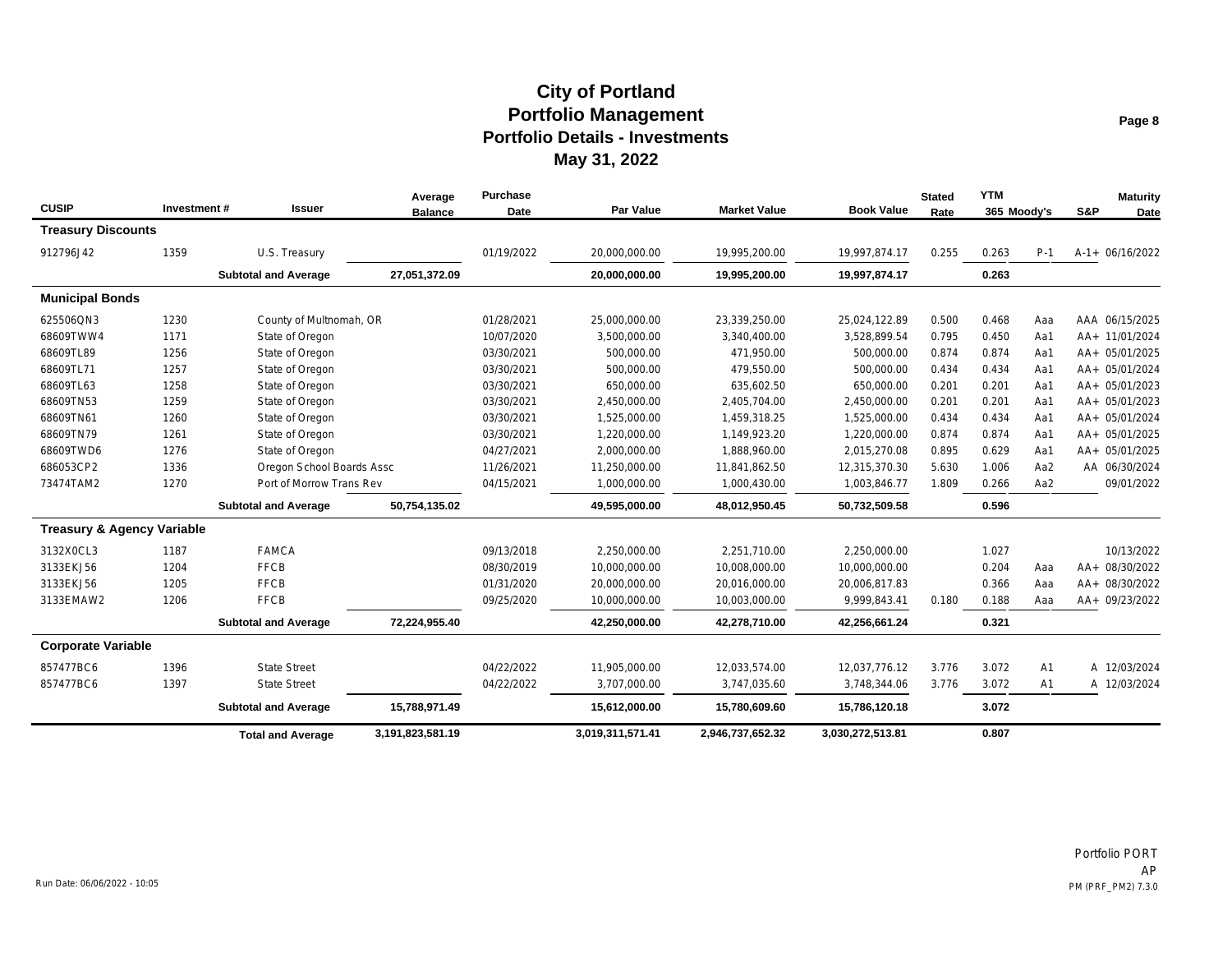|                                |             |                                   | Average          | Purchase |                  |                     |                   | <b>Stated</b> | <b>YTM</b>  |     |
|--------------------------------|-------------|-----------------------------------|------------------|----------|------------------|---------------------|-------------------|---------------|-------------|-----|
| <b>CUSIP</b>                   | Investment# | Issuer                            | <b>Balance</b>   | Date     | <b>Par Value</b> | <b>Market Value</b> | <b>Book Value</b> | Rate          | 365 Moodv's | S&P |
| <b>Demand Deposit Accounts</b> |             |                                   |                  |          |                  |                     |                   |               |             |     |
| SYS1225                        | 1225        | Key Bank                          |                  |          | 95.489.63        | 95.489.63           | 95.489.63         | 0.500         | 0.500       |     |
| SYS1227                        | 1227        | <b>US Bank</b>                    |                  |          | 562,271.12       | 562,271.12          | 562,271.12        | 0.160         | 0.160       |     |
| SYS1226                        | 1226        | Wells Fargo                       |                  |          | 49,489,855.57    | 49,489,855.57       | 49,489,855.57     | 0.100         | 0.100       |     |
|                                |             | <b>Average Balance</b>            | 0.00             |          |                  |                     |                   |               |             |     |
|                                |             | <b>Total Cash and Investments</b> | 3,191,823,581.19 |          | 3,069,459,187.73 | 2,996,885,268.64    | 3,080,420,130.13  |               | 0.807       |     |

Portfolio PORT AP